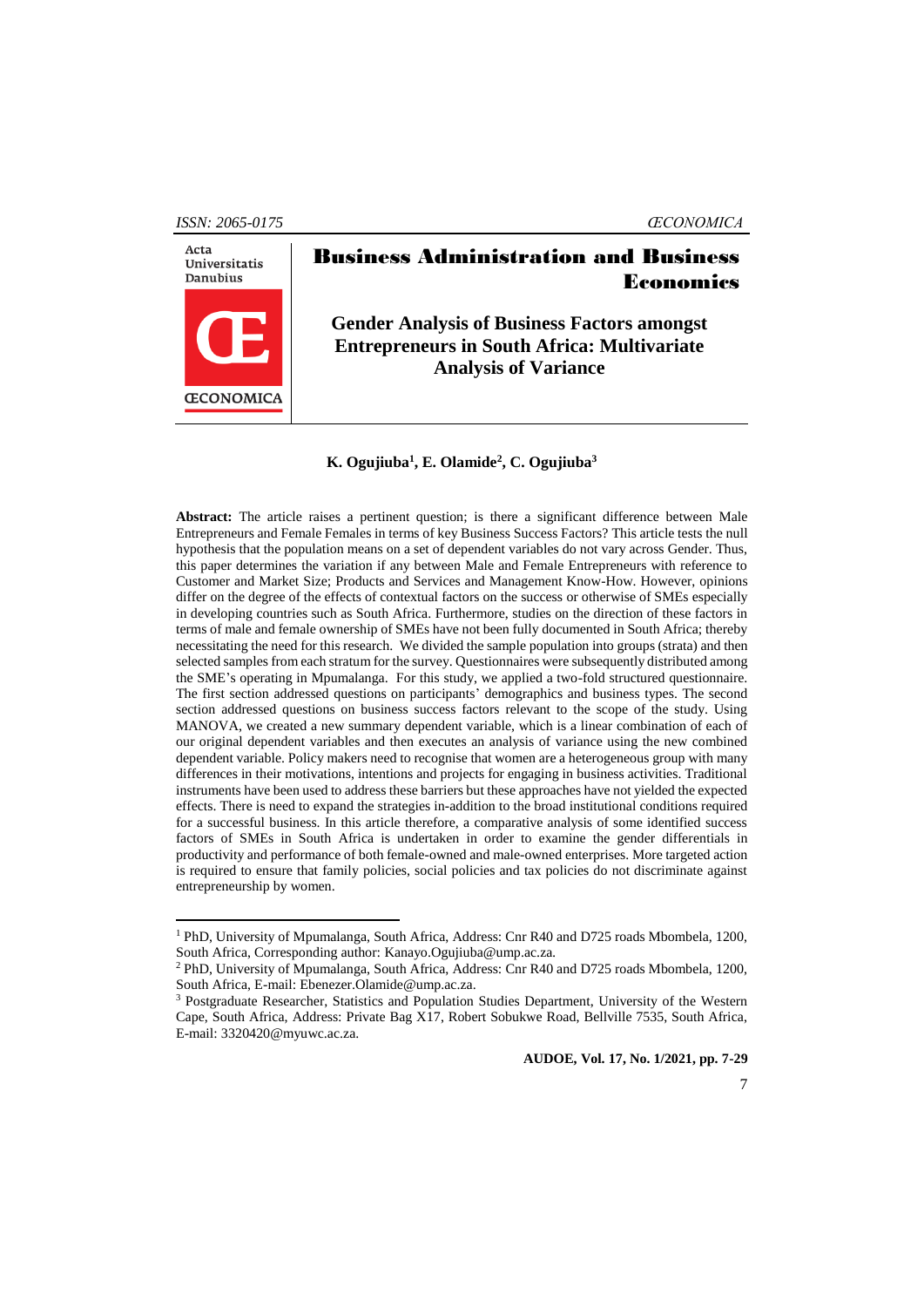**Keywords:** Entrepreneurship; South Africa; Business Success **JEL Classification:** B21; C21; DO4

# **1. Introduction**

Globally, researchers have lend credence to the importance of Small and Medium Enterprises (SMEs) as an engine of growth. This relevance had been shown in the arrears of poverty reduction, employment generation, equitable distribution of income, improved lifestyle all of which account for a reasonable increase in economic growth of any nation (Bushe 2019, Cant and Wiid 2013 and Ramukumba 2014). In South Africa, and just like many other developing economies, SMEs have not only become the saving haven for job seekers but also a source to the livelihood and survival of millions of people (Babalola and Agbenyegah 2016, SMME Quarterly Survey (2019Q1). According to the Quarterly Financial Survey of Statistics SA (2019Q1), the total number of employment generation by SMEs in South Africa was 10.8 million people, which accounts for 66% of the total jobs in the country. In terms of numerical strength, the survey further indicated an increase of 4.4% in the number of SMEs from 2.44m in 2018 to 2.55m in 2019. This was against 2m as at 2014.

Defining SMEs is a function of individual countries and their level of development (Njanike. N.d. Eltahir 2018). However, issues that bothers on capital, number of employees, turnover rate and regulatory framework are being taken into consideration in explaining or describing what constitute an SME. In a study on SMEs' high quality that determines the growth success, Ngek (2014) measured the quality of SMEs in South Africa in terms of growth ambition, market orientation, human capital, innovativeness and motivation. In the USA, SMEs are defined as enterprises with employees below 500. In Japan, an enterprise with 4-299 are classified to fall under SMEs (United States Small Administration 2003) while in Sudan, the required number of employees before an organization can be said to belong to SME is 10. In Nigeria, the definition of SMEs comprises of employees of less than 300 (FFS 2020). The South Africa gazette No. 339 (2019) defined Small Enterprise as a separate and distinct business entity, together with its branches or subsidiaries. It also includes cooperative enterprises, managed by one owner or more predominantly carried on in any sector or subsector of the economy mentioned in column 1 of the Schedule and classified as a micro, a small or a medium enterprise by satisfying the criteria mentioned in column 3 and 4 of the schedule. By implication, the above provision represents a clear definition of SMEs within the context of the country. In the new definition, two proxies are used to qualify what constitutes an SME and these are full-time paid employees and annual turnover returns. This categorization also differ from industry to industry as shown below: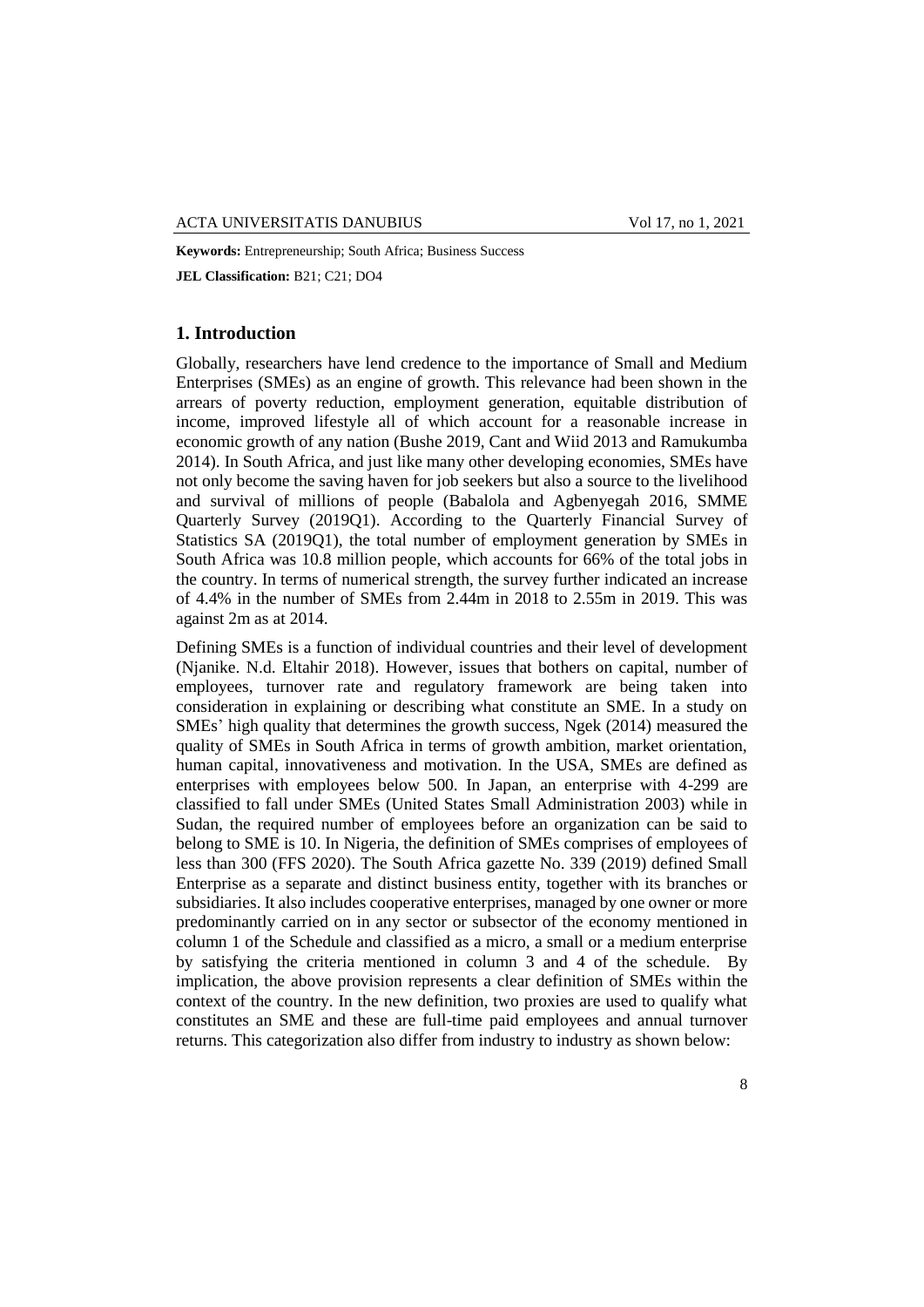| S/N              | <b>Industry</b>          | <b>Classification</b> | <b>Required Number of</b>  | <b>Annual Turn-</b>      |
|------------------|--------------------------|-----------------------|----------------------------|--------------------------|
|                  |                          |                       | <b>Full-Time Employees</b> | Over (Rand)              |
| $\overline{1}$ . | Agriculture              | Micro                 | $1 - 10$                   | 7M or Less               |
|                  |                          | Small                 | $11-50$                    | 17M or Less              |
|                  |                          | Medium                | 51-250                     | 35M or less              |
| 2.               | Catering/Accommo         | Micro                 | $1 - 10$                   | 5M or Less               |
|                  | dation/other trading     | Small                 | $11-50$                    | 15M or Less              |
|                  | activities               | Medium                | 51-250                     | 40M or less              |
| 3.               | Community/Social/        | Micro                 | $1 - 10$                   | 5M or Less               |
|                  | <b>Personal Services</b> | Small                 | $11-50$                    | 22M or Less              |
|                  |                          | Medium                | 51-250                     | 70M or less              |
| 4.               | Construction             | Micro                 | $1 - 10$                   | 10M or Less              |
|                  |                          | Small                 | $11-50$                    | $\overline{75M}$ or Less |
|                  |                          | Medium                | 51-250                     | 170M or less             |
| 5.               | Finance/Business         | Micro                 | $1 - 10$                   | 7.5M or Less             |
|                  | <b>Services</b>          | Small                 | $11-50$                    | 35M or Less              |
|                  |                          | Medium                | 51-250                     | 85M or less              |
| 6.               | Manufacturing            | Micro                 | $1 - 10$                   | 10M or Less              |
|                  |                          | Small                 | $11-50$                    | 50M or Less              |
|                  |                          | Medium                | 51-250                     | 170M or less             |
| 7.               | Mining and               | Micro                 | $1 - 10$                   | 15M or Less              |
|                  | Quarrying                | Small                 | $11-50$                    | 50M or Less              |
|                  |                          | Medium                | 51-250                     | 210M or less             |
| 8.               | Retail/Motor             | Micro                 | $1 - 10$                   | 7.5M or Less             |
|                  | Trade/Repair             | Small                 | $11-50$                    | 25M or Less              |
|                  | <b>Services</b>          | Medium                | 51-250                     | 80M or less              |
| 9.               | Transportation/Stor      | Micro                 | $1 - 10$                   | 7.5M or Less             |
|                  | age/Communicatio         | Small                 | $11-50$                    | 45M or Less              |
|                  | ns                       | Medium                | 51-250                     | 140M or less             |
| 10.              | Wholesale                | Micro                 | $1 - 10$                   | 20M or Less              |
|                  |                          | Small                 | $11-50$                    | 80M or Less              |
|                  |                          | Medium                | 51-250                     | 220M or less             |
| $\sim$           |                          |                       | 200                        |                          |

**Table 1. Categorization of SMEs in South Africa**

*Source: Author's computation using SA Government Gazette No. 399, Ministry of Small Business Development.*

From the table in the medium category, wholesale industry has the highest required minimum turnover rate of R220m followed by mining and quarry with R210m. The requirement for both catering, accommodation and other trading activities and community, social and personal services industries is a minimum rate of turnover of R5m per annum. Although the required star-up capital may be small compared to other sectors, it is an indication that financial assistance to these sectors is also low (Rabie et al 2016). By nature, female entrepreneurs are expected to dominate these sectors and the required start-up capital is expected to be little compared to other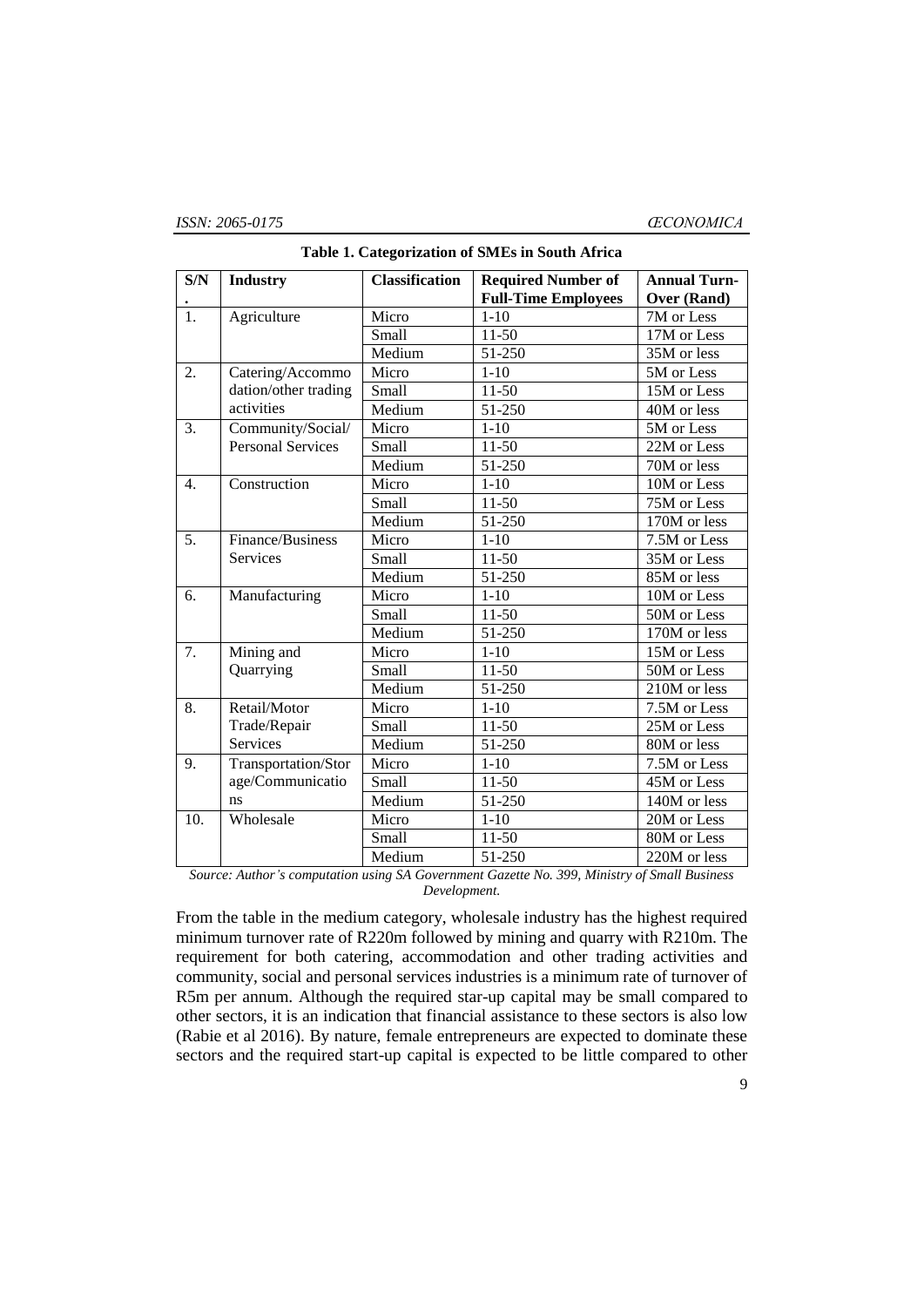sectors. This confirms the opinion of Adrian (2015) that female entrepreneurs are risk averters and as such, do shy away from sourcing huge capital to start their businesses. Not only that, Brixiova and Kangoye (2015) confirmed that female entrepreneurs are not usually at disadvantaged in loan application mostly because of their domestic commitments. However, a pivotal component to any entrepreneurship growth intervention seeking to make a transformative change, challenges gender identity roles in entrepreneurship. In Tanzania's PRIDE study for instance, women reported, spending on average, 10 hours less in their businesses per week than men. The component of owner's time is a critically binding constraint, notably for enterprises with fewer employees **(**Eyerusalem S, 2015). Women also report having lesser say in important household and business decisions and diverting business resources to household expenditures, due to either external pressures **(**De Mel 2009) or lack of self-control **(**Fafchamps et al. 2011). A randomized control trial experiment in Kenya found that expanding access to savings accounts increased the probability of saving for self-employed women working as market vendors, and increased their productive investment and private expenditures, implying significant barriers to savings and investment **(**Pascaline D and Jonathan R, 2013). Another gender component inhibiting women is the crowding-out effect, meaning women are stopped from expanding their businesses because capital grant leads to a reduction of external financial support from their spouses (Berge et al. 2011). Of greater need is a further investigation into the success factors of SMEs in relation to gender especially as it affects the promotion and improvement of private sector development in this world of global competition (Bardasi and Guzman 2007). The reasoning here is that these factors may have different effects on the full participation of men and women in the development of Africa's private sectors. Contextual factors encompassing education, training, skill acquisition, time management, health quality, personality, leadership style, and management of finance, amongst others have been confirmed as being responsible for gender effects of SMEs in contemporary economies (Matthew and Panchanatham 2011, Afolabi and Machebe 2012, Adrian et al 2015, Fowowe 2017, Irene 2017, Mamabolo 2017, Meyer 2019, Herrington and Coduras 2019). Other factors in relation to gender differentials are access to finance, self-evaluation, gender ownership, behaviours and attitudes (Olawale and Garwe 2010, Asiedu et al 2013, Brixiova and Kangoye 2018 and Shava 2018).

However, opinions differ on the degree of the effects of these factors on the success or otherwise of SMEs especially in developing countries such as South Africa. Furthermore, studies on the direction of these factors in terms of male and female ownership of SMEs have not been fully documented in South Africa; thereby necessitating the need for this research. In this article therefore, a comparative analysis of some identified success factors of SMEs in South Africa is undertaken in order to examine the gender differentials in productivity and performance of both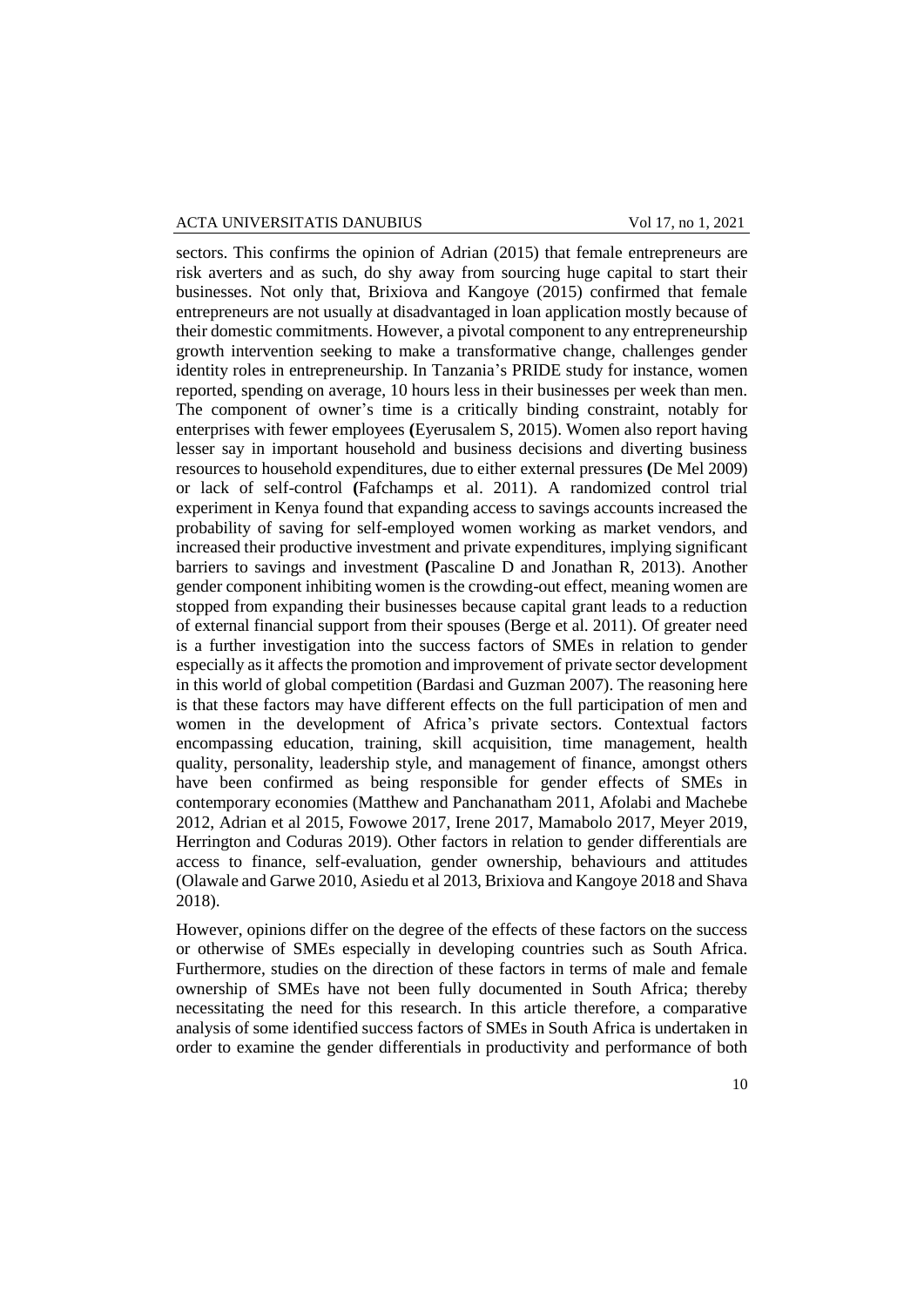female-owned and male-owned enterprises. This article tests the null hypothesis that the population means on a set of dependent variables (Customer and Market Size; products and Services and Management Know-How) do not vary across Gender. This thus raises a pertinent question; is there a significant difference between Male Entrepreneurs and Female Females in terms of key Business Success Factors? Thus, this paper determines the variation if any between Male and Female Entrepreneurs with reference to Customer and Market Size; Products and Services and Management Know-How.



**Figure 1. Conceptual Framework: Business Success Factors** *Source: Author(s)*

# **2. Brief Review of Related Literature: SME Success Factors**

Evidences abound about the entrepreneurship success factors between males and females entrepreneurs globally especially in developed countries such as the USA, Canada, Britain, Germany and other big economies of the world but such is still missing in developing and underdeveloped economies of the world. Yet, studies on gender-based success factors of SMEs in developing countries such as South Africa are still very sparse in the literature. The only exception to this were the studies by Shava (2018) and Meyer (2019). However, the effects of these factors on male and female entrepreneurs differs from one country to the other (Mathew and Panchanatham 2011, Irene 2017 and Shava 2018). For instance in India, entrepreneurial activities were presumed to be a prerogative activity of males before the socio-cultural relationship changed this trend. Making use of standard statistical data procedures, Mathew and Panchanatham (2011) observed that factors, which include health quality, issues of dependent cares, overload, absence of proper social supports and time management, were the major factors influencing world-life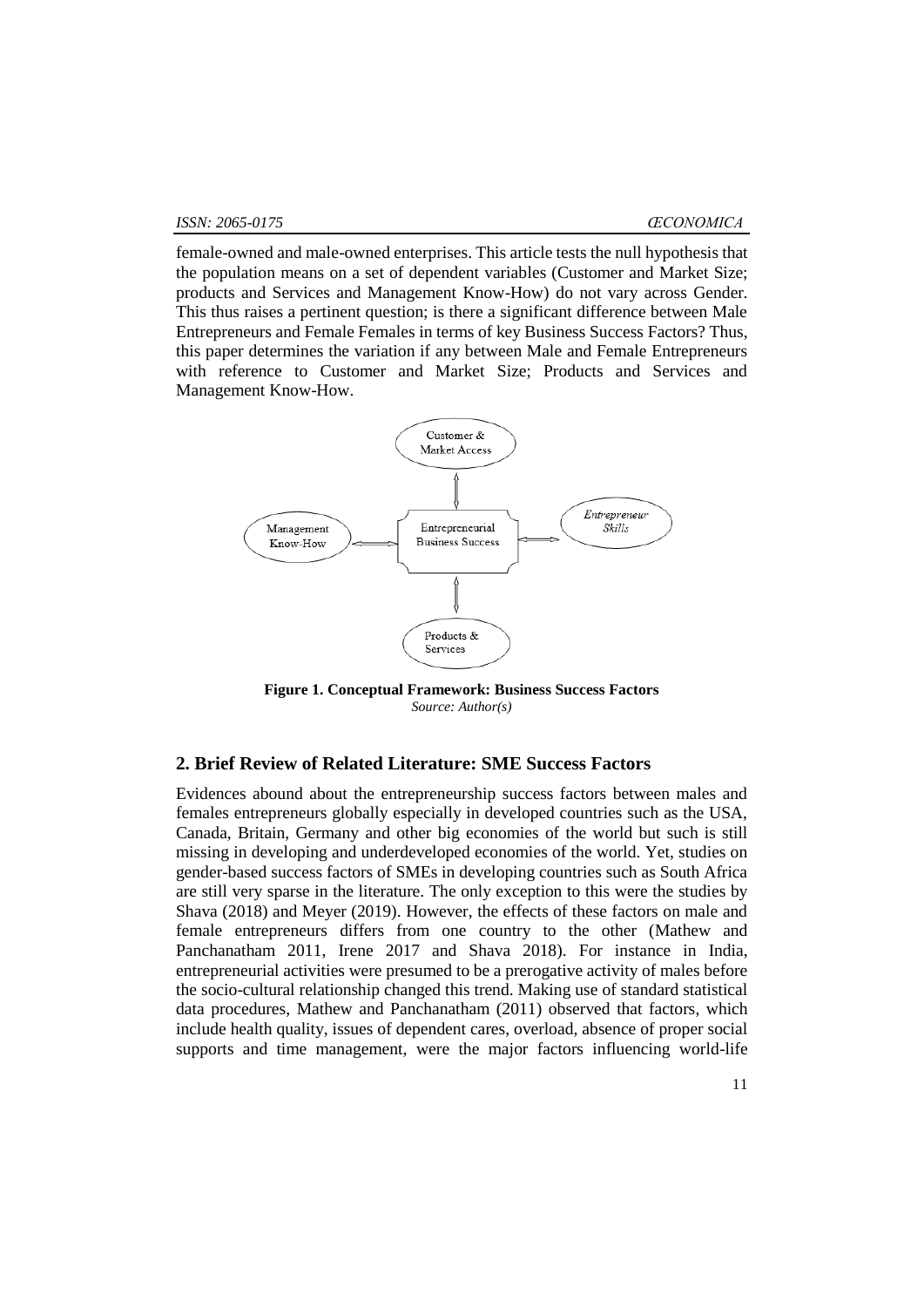balance in India. The study further revealed that the degree to which these factors affect female entrepreneurs differ from one category of women to the other. On another trajectory, while investigating external and internal environmental factors that inhibit the growth of SMEs in South Africa using principal component analysis approach, Olawale and Garwe (2011) identified finance as the leading internal environmental factor inhibiting the success and birth of new SMEs in that country. However, Fowowe (2017) pointed out in a study on access to finance in 30 Africa countries that finance constitute a vital factor to the growth of business enterprise but the issue of gender was not taken into consideration. Thus, Asiedu *et al* (2013) examined gender access to finance and concluded that gender ownership of business is a major determining factor to the growth of SMEs in the country. Brixiova and Kangoye (2015) linked entrepreneurial productivity to start-up capital and networking in their study on Swaziland and concluded that the males have access to start-up finance than their female counterpart, which creates a difference in their success level. In this article, we have therefore analyzed the gender success dynamics of SMEs on four major sub-headings; Customer and Market Accessibility; Products and Services; Managerial Know-How and Entrepreneur Skills.

*Customer and Market Access:* Olawale and Garwe (2010) emphasized the importance of market accessibility to customers of a product. In a study on the obstacles to the growth of SMEs in South Africa, they posited that the choice and location of an enterprise would reduce the cost of production, meet customers' demand, make goods and services available at affordable prices and increase the profit margin in the face of nearby competitors. Further studies have identified market orientation of an entrepreneur, training and development of employees as contributory factors to the success and development of SMEs. As defined by Gudlaugsson and Schalk (2009), market orientation is a way of culturally organizing employees in an organization in order to ensure their commitment and dedication for the continuous creation of superior customer value through sequential marketing activities that can enhance the performance of a business. As a success factor, which involves market intelligent gathering and competitors' information, it also affords small businesses an added advantage over their bigger competitors (Reijonen *et al* 2012 and Reijonen and Komppula 2010). This is so because SMEs are readily accessible to their customers and can quickly adjust to the demands since bureaucracy is absent (Ngek 2014). In addition, Rabie *et al* (2016) contends that education helps to enhance customers and market accessibility. According to the authors, this scenario depends on availability of finance, a link that is always missing in most SMEs. They admitted in their study that this variable is an important success factor to the survival of SMEs in South Africa but the success differ in terms of gender.

*Products & Services:* Another success factor is the ability to identify the existence of the market for the products and services. According to Ramukumba (2014), the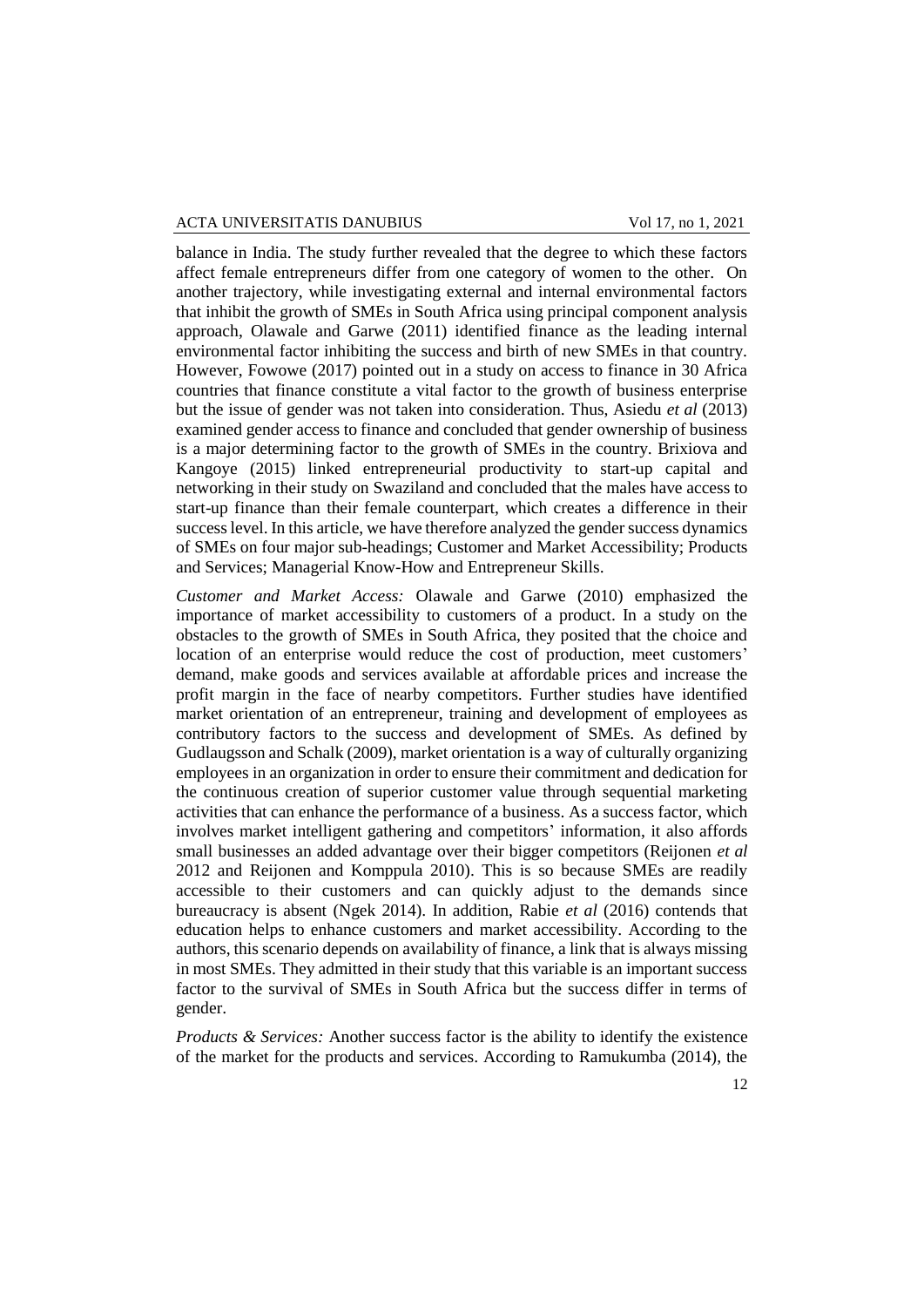#### *ISSN: 2065-0175 ŒCONOMICA*

identification of this market opportunity is not enough factor but the ability to grab and exploit this. Further, the study concluded that attracting repeat customers and the performance of the product are the major success factors that can ensure the continued existence of SMEs in South Africa. In the GEM report (2013), efficiency was identified as another success factor of SMEs in South Africa. One major component of this factor is innovation. As stated in the report, SMEs contribution is not limited to job creation and economic growth alone but also innovations in the area of new products and services. This suggests that innovation as a success factor can lead into discovery of new products and services. All these will positively impact poverty and unemployment. Studies have also shown innovation (creativity) as additional sustainable factor of SMEs (Prakash 2015 and Alfoqahaa 2018). According to Prakash et al (2015), innovation is the ability to bring fresh ideas that will result in creation of new products and services. A set of critical success factors which include brand reputation, excellent delivery and customer services and innovation were tested against the survival of SMEs in Palestine by Alfoqahaa (2018) and innovation was shown as not having positive effect on sales in that study. This negates the submission by Prakash et al (2015) where innovation was seen as a key element of business growth in India. This suggest inconclusive findings on innovation as an influencing factor in the literature. However, Bushe (2019) argued that the production of goods and services is the responsibility of three industrial sectors namely the primary, secondary and tertiary industries. It goes further to state that each of these has its own standard rules of engagement as success factors to the survival SMEs. Essentially, the focus here is the relevance of marketing to service delivery of good and services. In order to retain customers, provision of efficient products and services as well as good customer care are very important. For this to be achieved, there is the need for proper choice of goods and services that appeal to most customers. For these to be achieved therefore, the role of finance cannot be underestimated (Olawale and Garwe 2010 and Brixiova and Kangoye 2016). As pointed out by Olawale and Garwe (2010), the activities of Small Enterprise Development Agency (SEDA) in this regard should be used for proper awareness for entrepreneurs. Other factors in relation to products and services is the ability of an entrepreneur to adapt to the changing demands of customers by continuously monitoring market trends, improves on existing products and services, develops new products and services in the face of changing technology with increased functionality and performance Drejer (2006) and Lotz and van der Merwe (2013). By implication, an enterprise that fails to adapt with the prevailing dynamics in customer service will be consumed by the wave of competition (Ramachandran *et al* 2006). Brixiova and Kangoye (2016) studied the differences in entrepreneurial performance and start up finance based on gender disparity in Swaziland and submitted that high start-up capital resulted in better sales performance of products and services.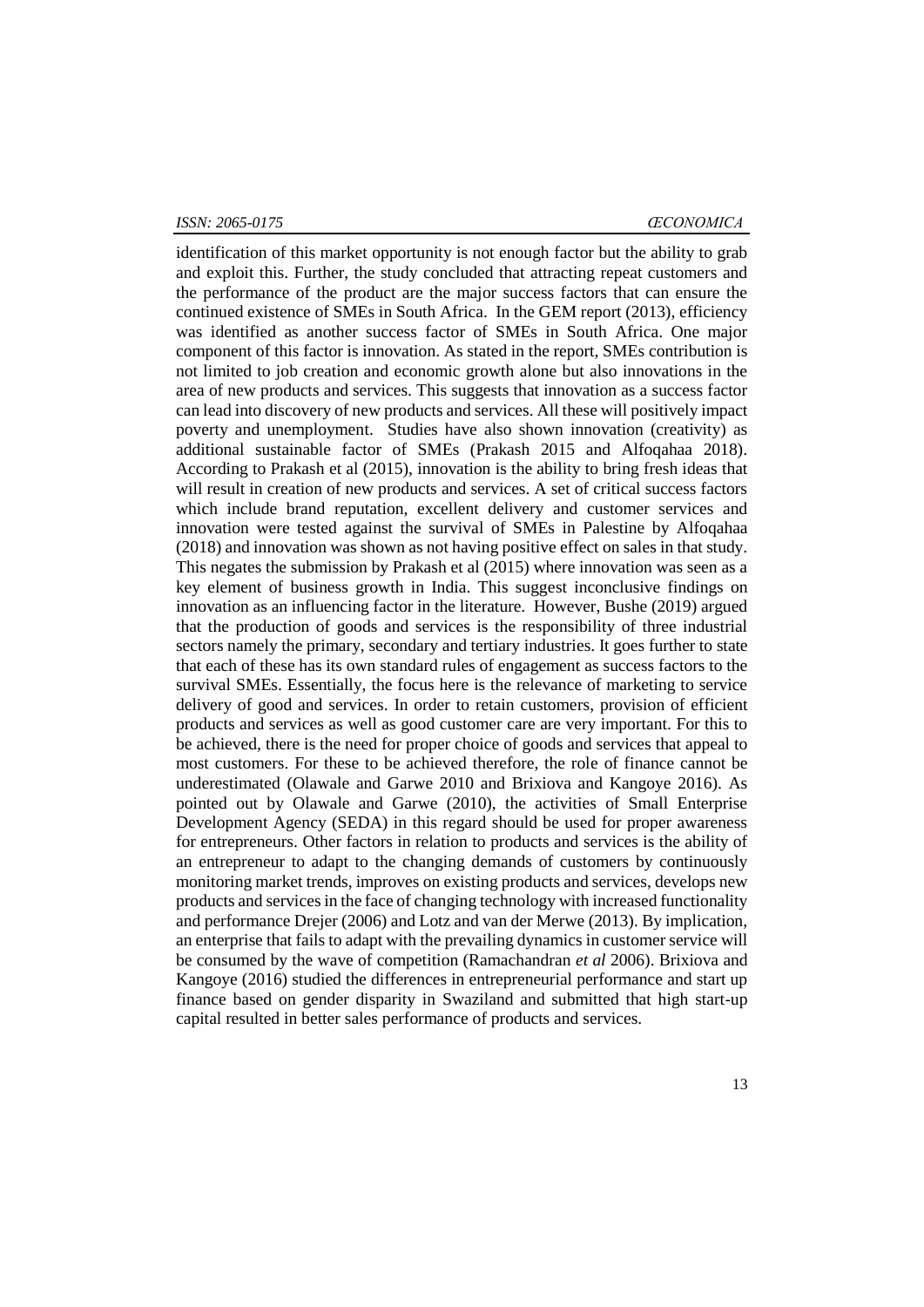*Management Know-how:* One driving force in the art of business is the degree of expertise and managerial know-how. In linking managerial know-how as a success factor to SMEs in South Africa, issues that ranges from knowledge, training, education, and other means of skill acquisition (herein referred to as internal factors) to finance, government regulations, bureaucratic licensing procedures, competition etc. (herein referred to as environmental factors) are taken into consideration (Struwig and Lillah 2017 and Herrington and Coduras 2019). As noted in Struwig and Lillah (2017) and Herrington and Coduras (2019), environmental issues constitute major managerial challenges to contemporary SMEs. Management expertise also include factors such as knowledge, skills, education, training, behaviours and attitudes that added up to the running and success of an enterprise (Olawale and Garwe 2010 and Herrington and Wood 2003). The management knowhow on the need for training, retraining and development of employees makes the difference between success and failure of an enterprise (Rabie et al 2016). Accessibility to finance by female entrepreneurs was seen in another study as a function of the level of education, which differs, from one group of women to the other (Brixiova and Kangoye 2019). Therefore, policy intervention was advocated in order to correct this anomaly. Another component of the managerial skill as a success factor to SMEs is the element of Behavioural Control Skill (BCS) of an entrepreneur. In the words of Martin Pena *et al* (2010) and Sanchez-Medina *et al* (2014) BCS is the ability of an entrepreneur to self-evaluation on the success or otherwise of an intending assignment or existing outlay. Environmental factor as pointed out by Ayankoya (2016) include the enabling policies and regulatory burdens such as entry barriers that guide the running of SMEs. This according to the study requires the understanding and analysis of the environment and socio-cultural issues that affect a business organization. One other managerial skill factor is the entrepreneurial orientation (Lotz and van der Merwe 2013). In a study that investigated the relationship between entrepreneurial orientation of agribusinesses in South Africa and their perceived successes, proactiveness, risk taking and autonomy were the major managerial attributes to the success of such businesses. Hoque (2016) identified technological capability, access to finance, managerial competence and skill as some of the internal environmental factors that affect management in the running of SMEs in South Africa. Further, external environmental factors according to the study include competition, regulatory framework, globalization, crime, and corruption. Shortcomings from lack of management know-how can also be in form of ineffective and inefficient planning, unprofessional record keeping, inefficient or outright lack on managerial information and inadequate business control (Lekhanya 2015).

*Entrepreneur Skills:* As a driving force to sustainable economic growth, an Entrepreneur requires certain skills before this can be achieved (Mamabolo 2017, Herrington *et al* 2014). Issues of interest here are the personal attributes of an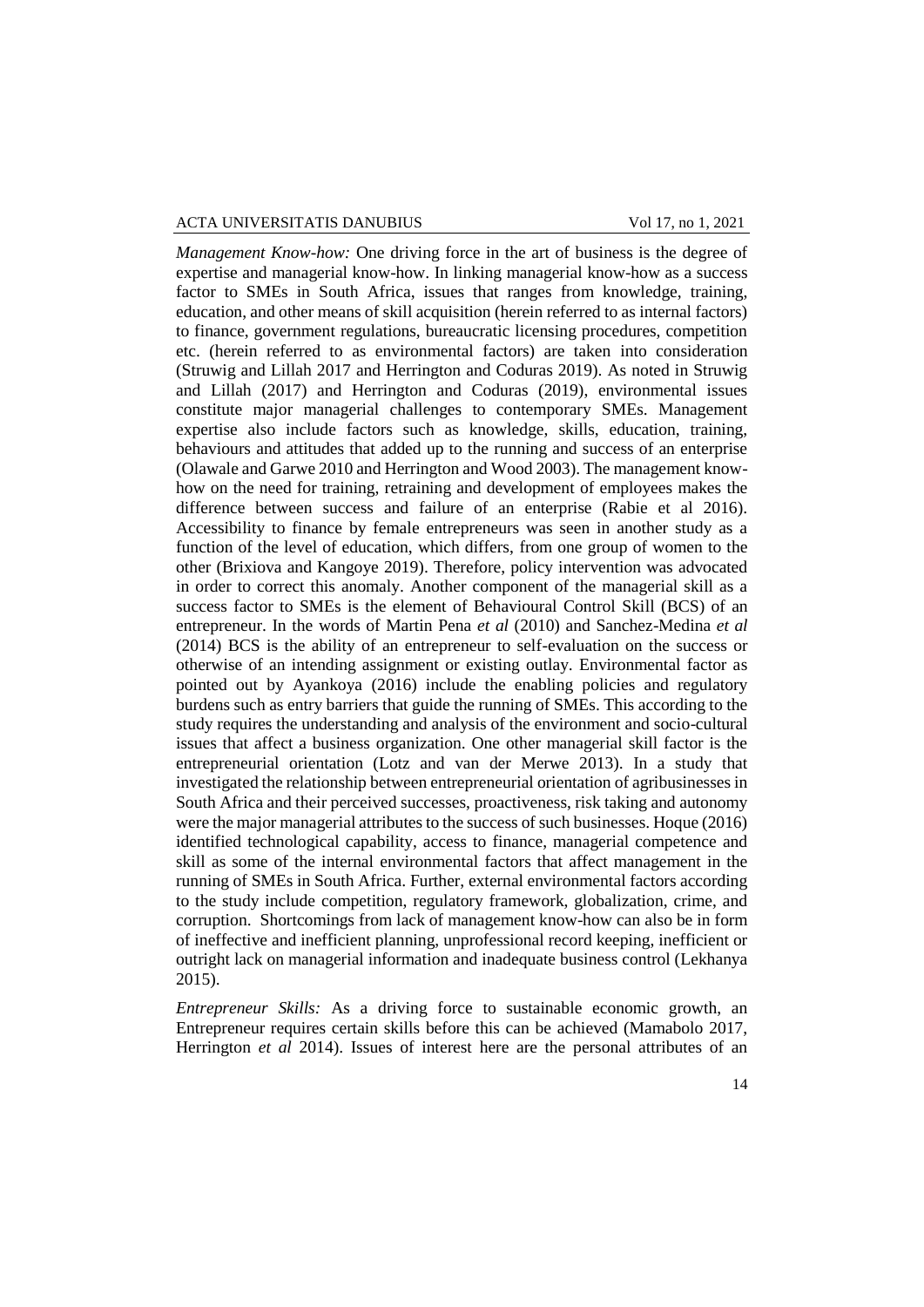Entrepreneur irrespective of how they were acquired. Skill acquisition in the running and management of SMEs are many and varies from country to country (Vuuren and Alemayehu 2018). However, factors that ranges from the personal quality, lack of entrepreneurial mindset and behavior of an entrepreneur to skill acquisition through training and education have been adduced as major relevant factors for a successful entrepreneur (Mamabolo 2017, Ayankoya 2016, Prakash et al 2015 and Cowdrey 2012). In a study on the required skills by an entrepreneur in South Africa, Mamabolo (2017) identified past experience especially in the areas of record keeping and monitoring, management of labour turn-over, the needed resources, appropriate re-order level to training and level of education as the required skills for the success of an enterprise. The findings from the confirmatory factor analysis further added marketing, start-up, leadership, social and interpersonal, technical and business management skills as additional factors for the success or otherwise firm. This forms the basis of the so-called Human Capital Theory. Entrepreneurial mindset, which includes self-confidence, fear of failure and ability to assume risks (Cowdrey 2012) can be more assumed by male entrepreneurs than the female counterpart.

Herrington *et al* (2014) and Brixiova and Kangoye (2015) further emphasized the importance of training and education in acquiring relevant skills in the successful running of an enterprise. As noted by Lekhanya (2015), majority of the SMEs in the rural areas in South Africa hardly keep records of their businesses. A success factor that has led to the folding up of many SMEs. However Briere *et al* (2014) listed financial, human and social capital as the major supports required by an average entrepreneur to succeed. In addition, Ayankoya (2016) emphasized the role that values, cultural norms and believes play in the success of an enterprise in South Africa. Prakash et al (2015) pointed to the role that "affective state in learning" play in the development of entrepreneurial skill. In their study on supportive government policy, locus of control and students entrepreneurial intensity, affective state in learning is the experience of affection acquired in a learning process. This process could result from social, economic, cultural, demographic, political and technological factors which go a long way in shaping the entrepreneurial skill of a business manager. Fatoki and Asah (2011) attributed entrepreneurial characteristics which include managerial competency of a firm owner, gender and networking as success factors of an enterprise.

Trainings that go beyond financial capital and basic business skills, and teach necessary life skills have also shown a small, but positive impact on female-owned microenterprises. For instance, a Peruvian training program provided to clients of FINCA-Peru (Karlan, et al. 2011) a microfinance institution, taught general business skills such as how to calculate production costs and product pricing in addition to life skills such as separating business and home finances. The result—found through randomized control trials—was a positive, albeit small, impact of the Peruvian training program on female-led enterprise revenues. Similarly, a randomized control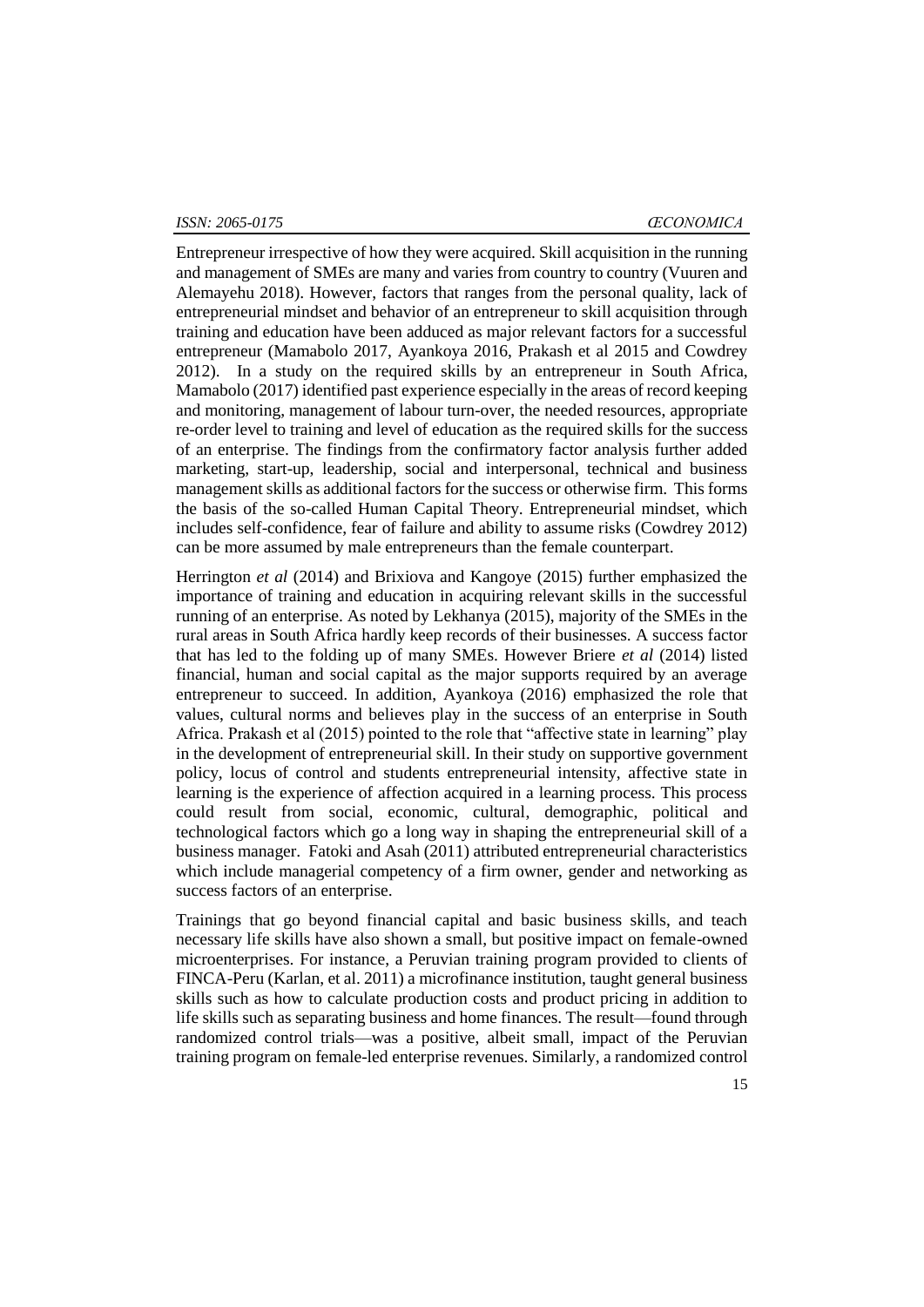trial on Tanzania's Business Women Connect program, cited above, found that women save substantially more through a mobile savings account. The same study found that providing women with a business skills training bolstered the effect. A higher proportion of married women who participated in the mobile savings program reported that they were the sole decision makers about their own personal expenditures than those who did not participate in the program. Thus, the mobile savings program has had unexpected empowerment outcomes for women, though it did not influence female-owned enterprise profits or sales. To summarize, successful interventions, among studies reviewed above, have usually paired basic business skills provision (as we all as basic financial capital) with provision of soft skills such as leadership and mindset considerations. Moreover, programs that address or work around socially imposed gender roles increase female understanding of inhibiting normative assumptions. Business training interventions emphasizing the need to challenge or work around gender identities, in addition to soft skills and shifting mindsets, have found a small but positive shift in perspective. Liberia's Economic Empowerment of Adolescent Girls training program (Adoho et al. 2014) included hard and technical skills such as office computer skills and accommodated the special needs of female entrepreneurs—safe locations and free childcare. Studied through a randomized control trial, the training program was found to increase earnings of female entrepreneurs and positively affect female self-confidence and self-assessed entrepreneurial ability. The most significant finding is the program saw a small but positive shift in self-reported gender role perspective—meaning survey respondents were more likely to report that both men and women should take care of household responsibilities.

#### **3. Data and Methods**

#### *3.1. Study Sample and Questionnaire*

The sample for our analysis (stratified approach) was taken from a general survey of active SMEs in Mpumalanga Province South Africa. This article is based on the (EU 2003) characterization of SMEs, which described it as businesses with less than 250 and 50 persons for middle-sized and small size establishments. We divided the sample population into groups (strata) and then selected samples from each stratum for the survey. Questionnaires were subsequently distributed among the SME's operating in Mpumalanga. For this study, we applied a two-fold structured questionnaire. The first section addressed questions on participants' demographics and business types. The second section addressed questions on business success factors relevant to the scope of the study. The trustworthiness assessment of the questionnaire used was conducted using the test re-test reliability method, which generated an R-value of 0.70, and internal constancy measured by Cronbach Alpha gave a value of 0.875.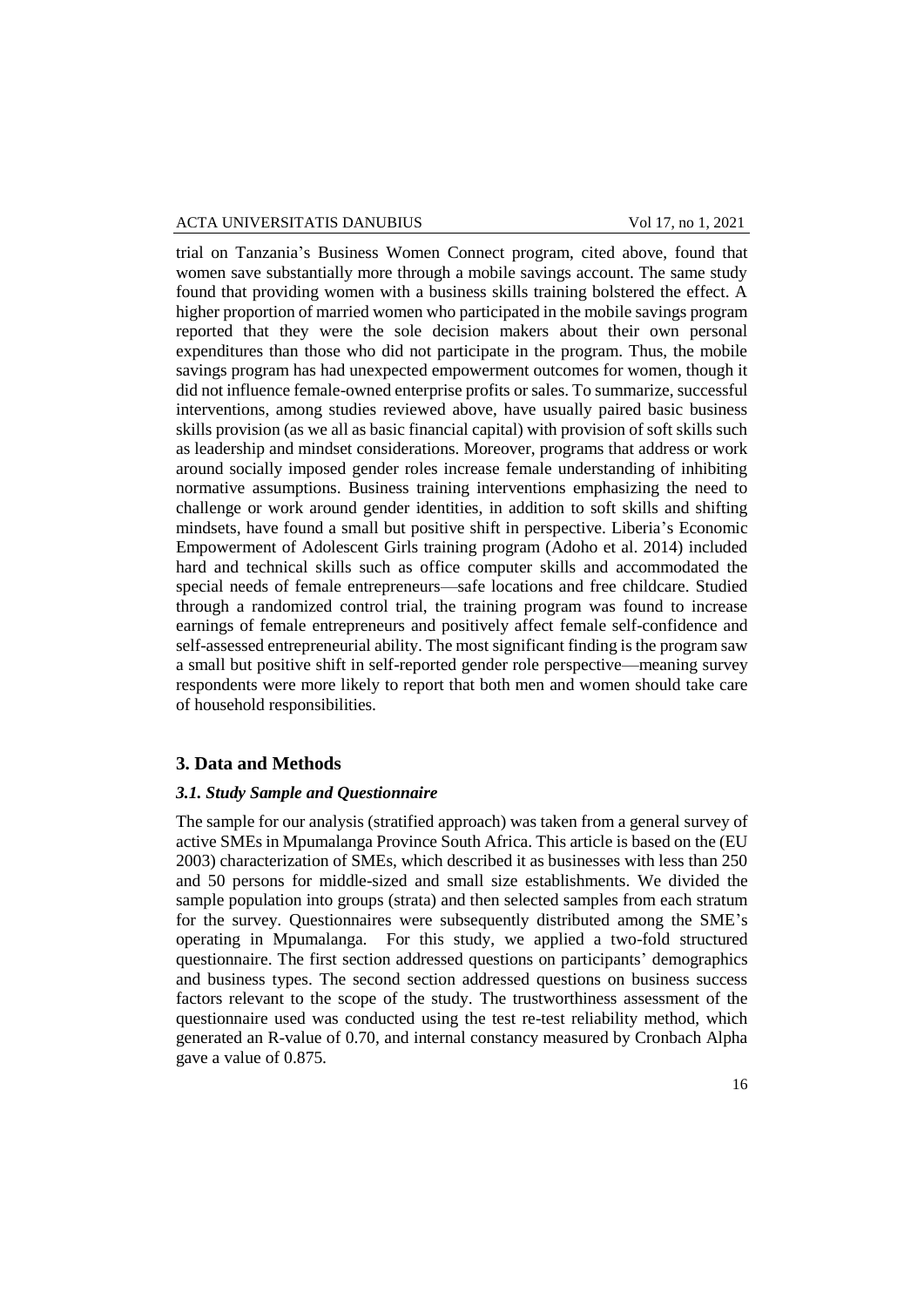### *3.2. Analysis Technique*

Multivariate analysis of variance (MANOVA) is an extension of analysis of variance for use when there are *more than one* dependent variable. Our dependent variables are related in some way and MANOVA compares the groups and informs whether the mean differences between the groups on the combination of dependent variables is likely to have occurred by chance. To do this MANOVA creates a new summary dependent variable, which is a linear combination of each of our original dependent variables and then executes an analysis of variance using the new combined dependent variable. MANOVA informs if there is a significant difference between our groups on this composite dependent variable as well as showing the univariate results for each of our dependent variables separately. However, there has been a debate on why not just conduct a series of ANOVAs separately for each dependent variable, which in fact is what many researchers do. Unfortunately, by following that path, we run the risk of an 'inflated Type 1 error. Put simply, this means that the more analyses we run, the more likely we are to find a significant result, even if in reality there are no differences between your groups. The advantage of using MANOVA is that it 'controls' for this increased risk of a Type 1 error. Using MANOVA comes at a cost because of additional assumptions that must be met. Our preliminary analysis indicate that our data set met the minimum threshold for the assumptions of sample size, normality and outliers.

### *3.3. MANOVA Assumptions*

Sample size: To meet this assumption, there must be more cases in each cell than the number of dependent variables. Our sample is large enough to avoid the normality question. In this instance, the minimum required number of cases in each cell is four (the number of dependent variables). We have seven cells (two levels of our independent variable: male/female; and four dependent variables for each). The number of cases in each cell is provided as part of the MANOVA output. In our case, we have many more than the required number of cases per cell (see the **Descriptive statistics** box in the **Output**).

Normality: Although the significance tests of MANOVA are based on the multivariate normal distribution, in practice it is reasonably robust to modest violations of normality (except where the violations are due to outliers). According to Tabachnick and Fidell (2001), a sample size of at least 20 in each cell should ensure 'robustness'. In this instance, we have more than nine hundred recorded cases.

Outliers: MANOVA is quite sensitive to outliers (i.e. data points or scores that are different from the remainder of the scores). We checked for univariate outliers (for each of the dependent variables separately) and multivariate outliers. We found no significant outlier amongst the variables.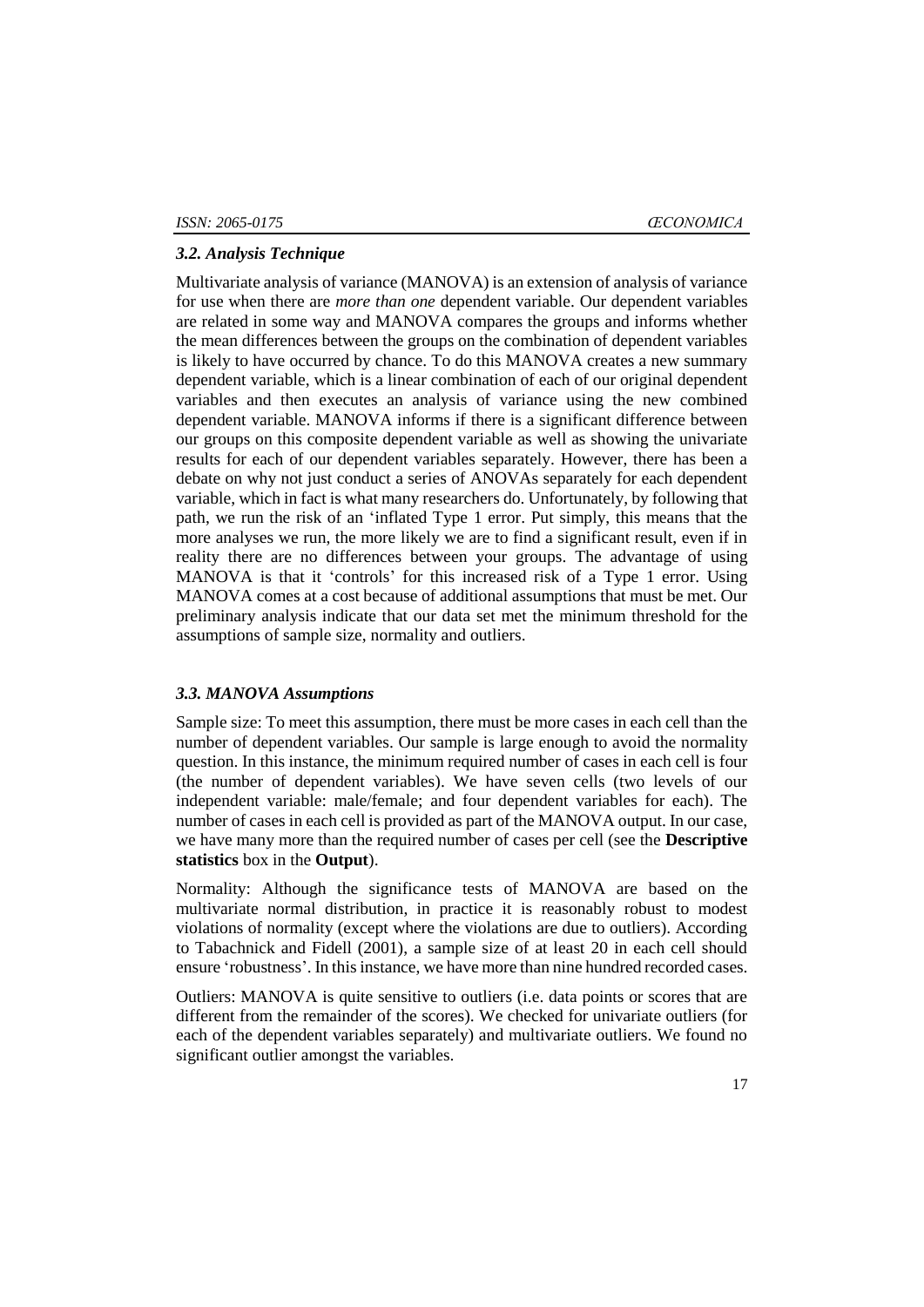# *3.4. Descriptive Statistics*

| <b>Business Factors</b> | Gender | Mean  | <b>Std. Deviation</b> | N   |
|-------------------------|--------|-------|-----------------------|-----|
| Customer & Market       | Male   | 21.18 | 3.575                 | 503 |
| Access Score            | Female | 20.35 | 3.745                 | 423 |
|                         | Total  | 20.80 | 3.676                 | 926 |
| Products & Services     | Male   | 15.59 | 3.111                 | 503 |
| Score                   | Female | 15.41 | 2.814                 | 423 |
|                         | Total  | 15.51 | 2.978                 | 926 |
| Mgt Know How            | Male   | 19.45 | 4.039                 | 503 |
| Score                   | Female | 18.61 | 3.693                 | 423 |
|                         | Total  | 19.07 | 3.906                 | 926 |
| Entrepreneur Skill      | Male   | 14.11 | 1.505                 | 503 |
| Score                   | Female | 13.94 | 1.465                 | 423 |
|                         | Total  | 14.03 | 1.488                 | 926 |

**Table 2. Business Factors (Gender)**

The above table represents the sample size used in the analysis. The N values depict the cell sizes, an in this instance, the cases are more than 30 for each cell implying that violations of normality or equality of variance in our results would not matter.

# *3.5. Diagnostic Tests*

| Box's M                              | 21.096                             |  |  |  |  |  |
|--------------------------------------|------------------------------------|--|--|--|--|--|
| F                                    | 2.100                              |  |  |  |  |  |
| df1                                  | 10                                 |  |  |  |  |  |
| df2                                  | 3819657.171                        |  |  |  |  |  |
| Sig.                                 | .021                               |  |  |  |  |  |
|                                      | Tests the Null Hypothesis that the |  |  |  |  |  |
| observed Covariance matrices of the  |                                    |  |  |  |  |  |
| Dependent variables are equal across |                                    |  |  |  |  |  |
| groups.                              |                                    |  |  |  |  |  |
| Design: Intercept $+$ Sex<br>a.      |                                    |  |  |  |  |  |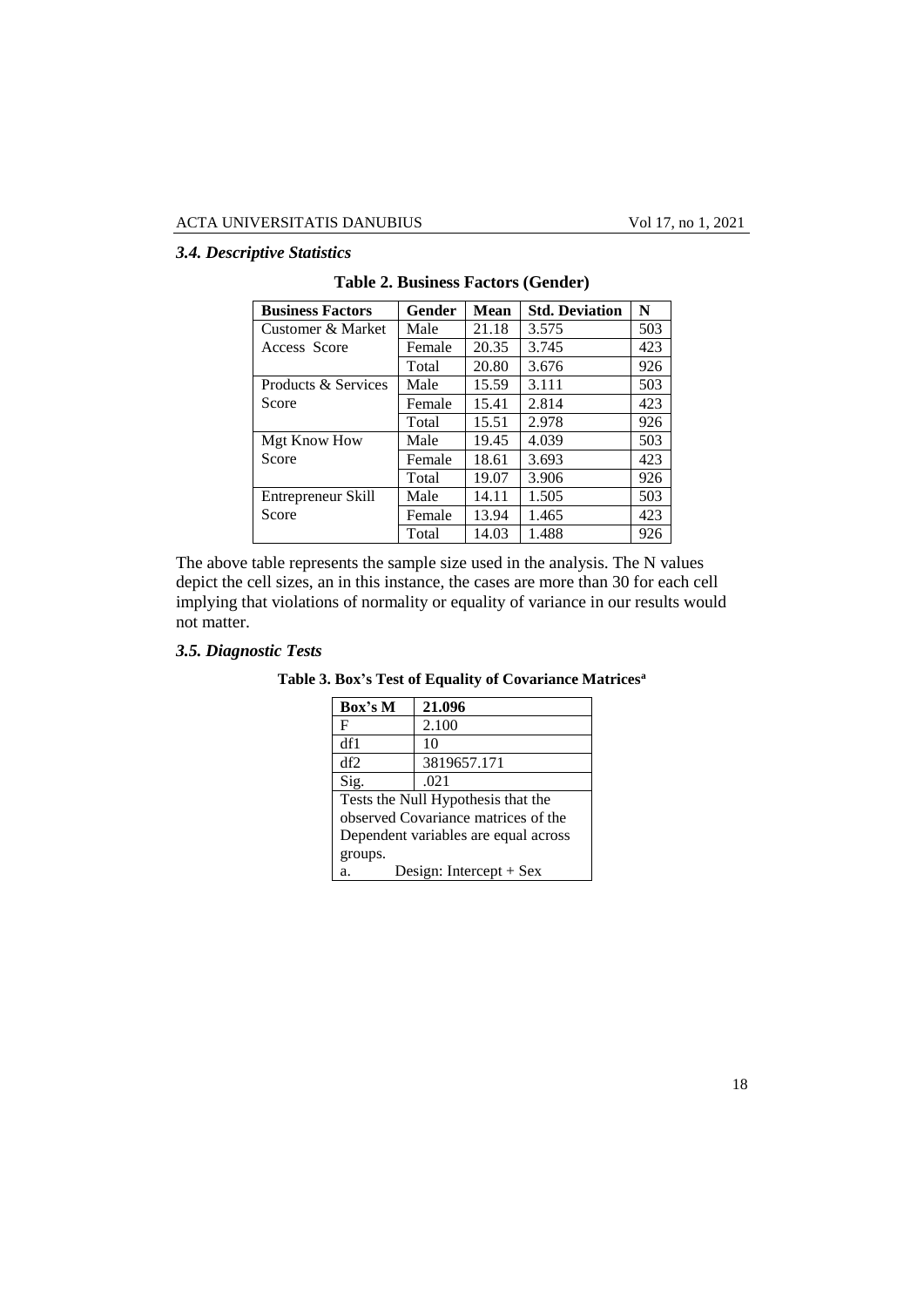|                              |                                                                                      | <b>Levene</b><br><b>Statistic</b> | df1          | df2     |              |  |  |
|------------------------------|--------------------------------------------------------------------------------------|-----------------------------------|--------------|---------|--------------|--|--|
| Customer $\&$                | Based on Mean                                                                        | .604                              | 1            | 924     | Sig.<br>.437 |  |  |
| Market                       | Based on Median                                                                      | .378                              | $\mathbf{1}$ | 924     | .539         |  |  |
| Access                       | Based on Median and with                                                             | .378                              | $\mathbf{1}$ | 922.310 | .539         |  |  |
| Score                        | adjusted df                                                                          |                                   |              |         |              |  |  |
|                              | Based on trimmed mean                                                                | .527                              | 1            | 924     | .468         |  |  |
| Products $\&$                | Based on Mean                                                                        | 4.642                             | 1            | 924     | .031         |  |  |
| <b>Services</b>              | <b>Based on Median</b>                                                               | 5.348                             | 1            | 924     | .021         |  |  |
| Score                        | Based on Median and with                                                             | 5.348                             | $\mathbf{1}$ | 922.656 | .021         |  |  |
|                              | adjusted df                                                                          |                                   |              |         |              |  |  |
|                              | Based on trimmed mean                                                                | 4.769                             | $\mathbf{1}$ | 924     | .029         |  |  |
| Mgt Know                     | Based on Mean                                                                        | 2.326                             | $\mathbf{1}$ | 924     | .128         |  |  |
| <b>How Score</b>             | <b>Based on Median</b>                                                               | 2.259                             | $\mathbf{1}$ | 924     | .133         |  |  |
|                              | Based on Median and with                                                             | 2.259                             | $\mathbf{1}$ | 910.258 | .133         |  |  |
|                              | adjusted df                                                                          |                                   |              |         |              |  |  |
|                              | Based on trimmed mean                                                                | 2.142                             | $\mathbf{1}$ | 924     | .144         |  |  |
| Entrepreneur                 | <b>Based on Mean</b>                                                                 | 2.550                             | 1            | 924     | .111         |  |  |
| Skill Score                  |                                                                                      |                                   |              |         |              |  |  |
|                              | <b>Based on Median</b>                                                               | .079                              | $\mathbf{1}$ | 924     | .779         |  |  |
|                              | Based on Median and with                                                             | .079                              | $\mathbf{1}$ | 864.176 | .779         |  |  |
|                              | adjusted df                                                                          |                                   |              |         |              |  |  |
|                              | 924                                                                                  | .241                              |              |         |              |  |  |
|                              | Tests the null hypothesis that the error variance of the dependent variable is equal |                                   |              |         |              |  |  |
| across groups.               |                                                                                      |                                   |              |         |              |  |  |
| a. Design: Intercept $+$ Sex |                                                                                      |                                   |              |         |              |  |  |

**Table 4. Levene's Test of Equality of Error Variances<sup>a</sup>**

Table two (output box labelled Box's Test of Equality of Covariance Matrices) indicates if our data violates the assumption of homogeneity of variance covariance matrices. According to Tabachnick and Fidell (2001). If the Sig. value is *larger* than .001, then the assumption have *not been* violated. Further, Tabachnick and Fidell (2001) posit that Box's M can tend to be too strict when you have a large sample size. Fortunately, in our Case, the Box's M sig. value is .021; therefore, we have not violated this assumption. Further, table three (Levene's Test of Equality of Error Variances) is another diagnostic test showing the robustness of our results. The Sig. column indicates violation of the assumption of equality of variance for the each variable if the values are less than .05. the Sig values for the mean, median and trimmed mean for our three dependent variables Customer & Market Access, Mgt Know How and Entrepreneur Skill are above 0.5 whereas that of Products & Services were below the Sig value. Because of the violation for one of our dependent variable, we used a more conservative alpha level for determining significance for that variable in the univariate F-test. Tabachnick and Fidell (2001) suggest an alpha of .025 or .01, rather than the conventional .05 level.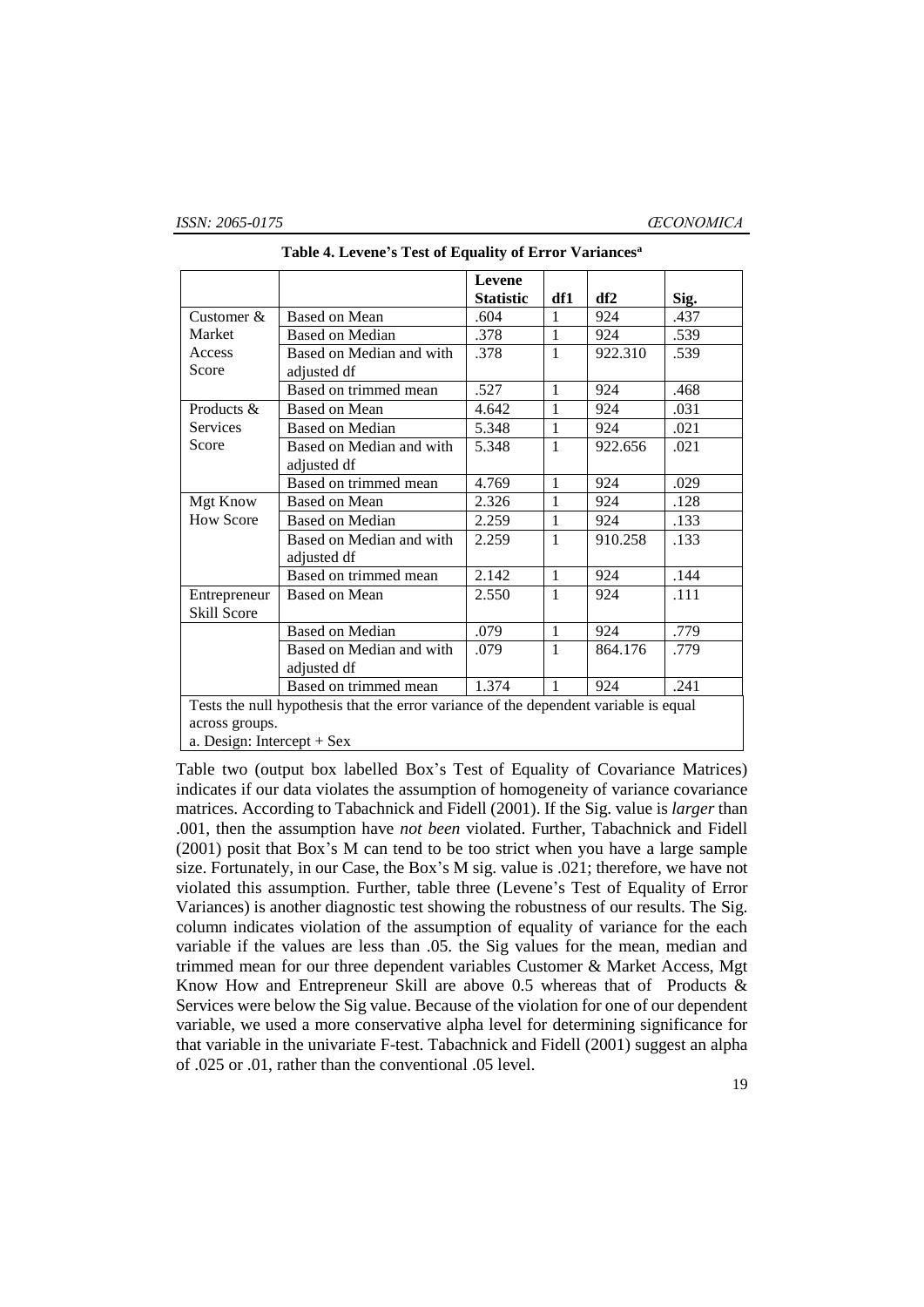# **4. General Linear Model Results**

| <b>Effect</b> |                            |              |                        |                 |              |      | Partial |
|---------------|----------------------------|--------------|------------------------|-----------------|--------------|------|---------|
|               |                            |              |                        | <b>Hypothes</b> | <b>Error</b> |      | Eta     |
|               |                            | <b>Value</b> | F                      | is df           | df           | Sig. | Squared |
| Interc        | Pillai's                   | .990         | 23500.136 <sup>b</sup> | 4.000           | 921.000      | .000 | .990    |
| ept           | Trace                      |              |                        |                 |              |      |         |
|               | Wilks'                     | .010         | 23500.136 <sup>b</sup> | 4.000           | 921.000      | .000 | .990    |
|               | Lambda                     |              |                        |                 |              |      |         |
|               | Hotellin                   | 102.064      | 23500.136 <sup>b</sup> | 4.000           | 921.000      | .000 | .990    |
|               | g's                        |              |                        |                 |              |      |         |
|               | Trace                      |              |                        |                 |              |      |         |
|               | Roy's                      | 102.064      | 23500.136 <sup>b</sup> | 4.000           | 921.000      | .000 | .990    |
|               | Largest                    |              |                        |                 |              |      |         |
|               | Root                       |              |                        |                 |              |      |         |
| <b>Sex</b>    | Pillai's                   | .024         | 5.739 <sup>b</sup>     | 4.000           | 921.000      | .000 | .024    |
|               | Trace                      |              |                        |                 |              |      |         |
|               | Wilks'                     | .976         | 5.739 <sup>b</sup>     | 4.000           | 921.000      | .000 | .024    |
|               | Lambda                     |              |                        |                 |              |      |         |
|               | Hotellin                   | .025         | 5.739 <sup>b</sup>     | 4.000           | 921.000      | .000 | .024    |
|               | g's                        |              |                        |                 |              |      |         |
|               | Trace                      |              |                        |                 |              |      |         |
|               | Roy's                      | .025         | 5.739 <sup>b</sup>     | 4.000           | 921.000      | .000 | .024    |
|               | Largest                    |              |                        |                 |              |      |         |
|               | Root                       |              |                        |                 |              |      |         |
|               | a. Design: Intercept + Sex |              |                        |                 |              |      |         |
|               | b. Exact statistic         |              |                        |                 |              |      |         |

**Table 5. Multivariate Tests**

Our multivariate test results in table 4 indicates the statistically significant differences among the groups on a linear combination of the dependent variables. However, there are a number of statistics to choose from (Wilks' Lambda, Hotelling's Trace, and Pillai's Trace). One of the most commonly reported statistics is Wilks' Lambda. Tabachnick and Fidell (2001) recommend Wilks' Lambda for general use. In our case, our sample size is large enough, with equal N values and absence of violations. Thus, our analysis is based on the Wilks Lambda test. However, the F-tests for Wilks' Lambda, Hotelling's Trace and Pillai's Trace are identical where there are only two groups such as ours. The value of Wilks' Lambda for our independent variable (Sex) is less than 0.05 and highly significant at (0.000). Thus, we conclude that there is a difference amongst our groups. In this instance, we obtained a Wilks' Lambda value of .976, with a significance value of .000. This is less than .05; therefore, there is a statistically significant difference between males and females in terms of business factors.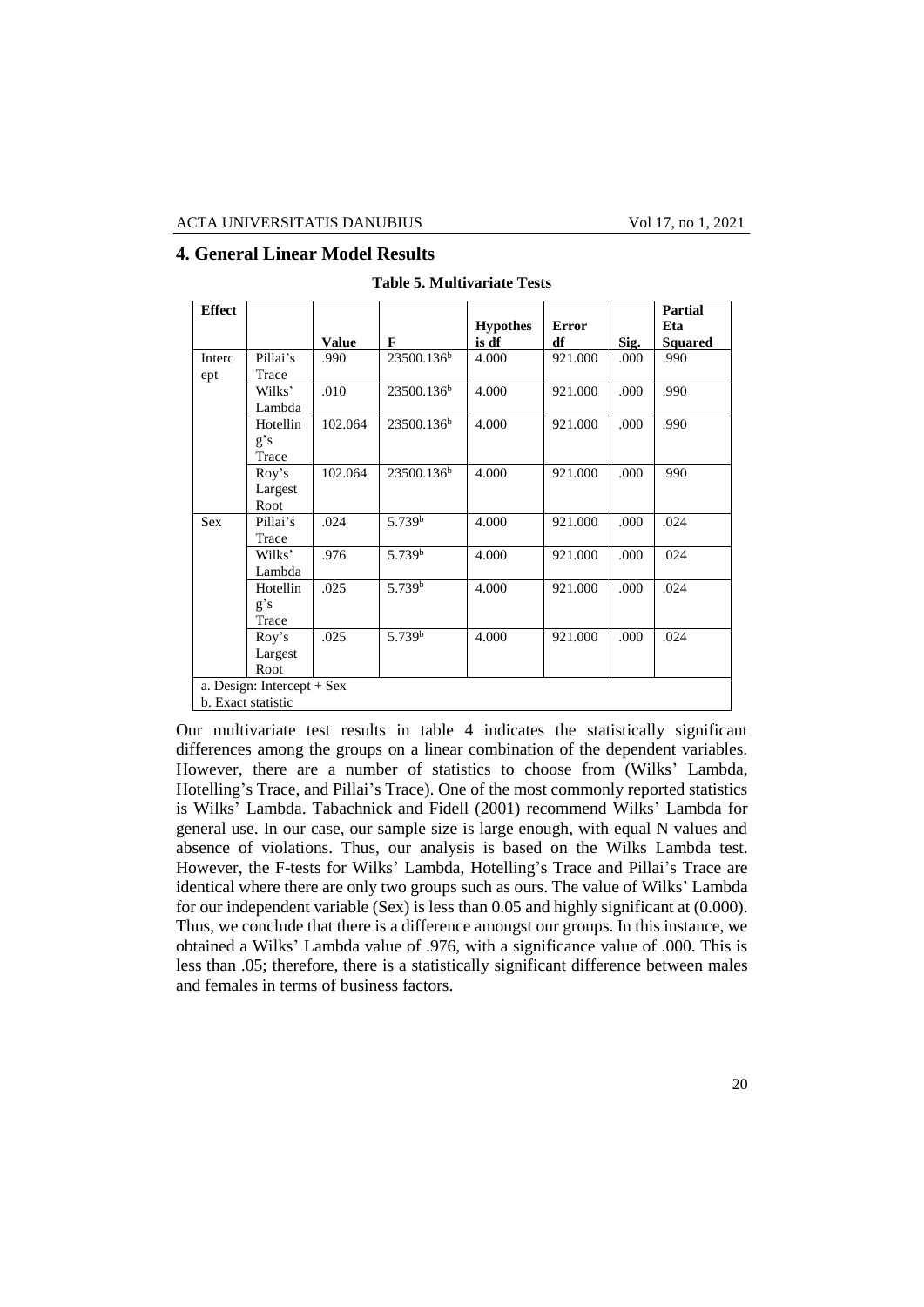|               |                  | Type III             |              |               |        |      | <b>Partial</b> |
|---------------|------------------|----------------------|--------------|---------------|--------|------|----------------|
|               | <b>Dependent</b> | Sum of               |              | Mean          |        |      | Eta            |
| <b>Source</b> | <b>Variable</b>  | <b>Squares</b>       | df           | <b>Square</b> | F      | Sig. | <b>Squared</b> |
| Correcte      | Customer &       | 162.026 <sup>a</sup> | 1            | 162.026       | 12.137 | .001 | .013           |
| d Model       | Market           |                      |              |               |        |      |                |
|               | Access Score     |                      |              |               |        |      |                |
|               | Products &       | 6.859 <sup>b</sup>   | $\mathbf{1}$ | 6.859         | .773   | .380 | .001           |
|               | Services Score   |                      |              |               |        |      |                |
|               | Mgt Know         | 164.341 <sup>c</sup> | $\mathbf{1}$ | 164.341       | 10.889 | .001 | .012           |
|               | <b>How Score</b> |                      |              |               |        |      |                |
|               | Entrepreneur     | $6.578$ <sup>d</sup> | $\mathbf{1}$ | 6.578         | 2.975  | .085 | .003           |
|               | Skill Score      |                      |              |               |        |      |                |
| Intercep      | Customer $\&$    | 396298.250           | $\mathbf{1}$ | 396298.2      | 29685. | .000 | .970           |
| t             | Market           |                      |              | 50            | 232    |      |                |
|               | Access Score     |                      |              |               |        |      |                |
|               | Products &       | 220813.770           | $\mathbf{1}$ | 220813.7      | 24886. | .000 | .964           |
|               | Services Score   |                      |              | 70            | 226    |      |                |
|               | Mgt Know         | 332854.341           | $\mathbf{1}$ | 332854.3      | 22054. | .000 | .960           |
|               | <b>How Score</b> |                      |              | 41            | 228    |      |                |
|               | Entrepreneur     | 180676.232           | $\mathbf{1}$ | 180676.2      | 81727. | .000 | .989           |
|               | Skill Score      |                      |              | 32            | 852    |      |                |
| Sex           | Customer &       | 162.026              | $\mathbf{1}$ | 162.026       | 12.137 | .001 | .013           |
|               | Market           |                      |              |               |        |      |                |
|               | Access Score     |                      |              |               |        |      |                |
|               | Products &       | 6.859                | $\mathbf{1}$ | 6.859         | .773   | .380 | .001           |
|               | Services Score   |                      |              |               |        |      |                |
|               | <b>Mgt Know</b>  | 164.341              | $\mathbf{1}$ | 164.341       | 10.889 | .001 | .012           |
|               | <b>How Score</b> |                      |              |               |        |      |                |
|               | Entrepreneur     | 6.578                | $\mathbf{1}$ | 6.578         | 2.975  | .085 | .003           |
|               | Skill Score      |                      |              |               |        |      |                |
| Error         | Customer $&$     | 12335.413            | 924          | 13.350        |        |      |                |
|               | Market           |                      |              |               |        |      |                |
|               | Access Score     |                      |              |               |        |      |                |
|               | Products &       | 8198.589             | 924          | 8.873         |        |      |                |
|               | Services Score   |                      |              |               |        |      |                |
|               | <b>Mgt Know</b>  | 13945.508            | 924          | 15.093        |        |      |                |
|               | <b>How Score</b> |                      |              |               |        |      |                |
|               | Entrepreneur     | 2042.692             | 924          | 2.211         |        |      |                |
|               | Skill Score      |                      |              |               |        |      |                |
| Total         | Customer &       | 413172.000           | 926          |               |        |      |                |
|               | Market           |                      |              |               |        |      |                |
|               | Access Score     |                      |              |               |        |      |                |
|               | Products &       | 230894.000           | 926          |               |        |      |                |
|               | Services Score   |                      |              |               |        |      |                |
|               | <b>Mgt Know</b>  | 350756.000           | 926          |               |        |      |                |
|               | <b>How Score</b> |                      |              |               |        |      |                |
|               | Entrepreneur     | 184274.000           | 926          |               |        |      |                |
|               | Skill Score      |                      |              |               |        |      |                |

# **Table 6. Tests of between-Subjects Effects**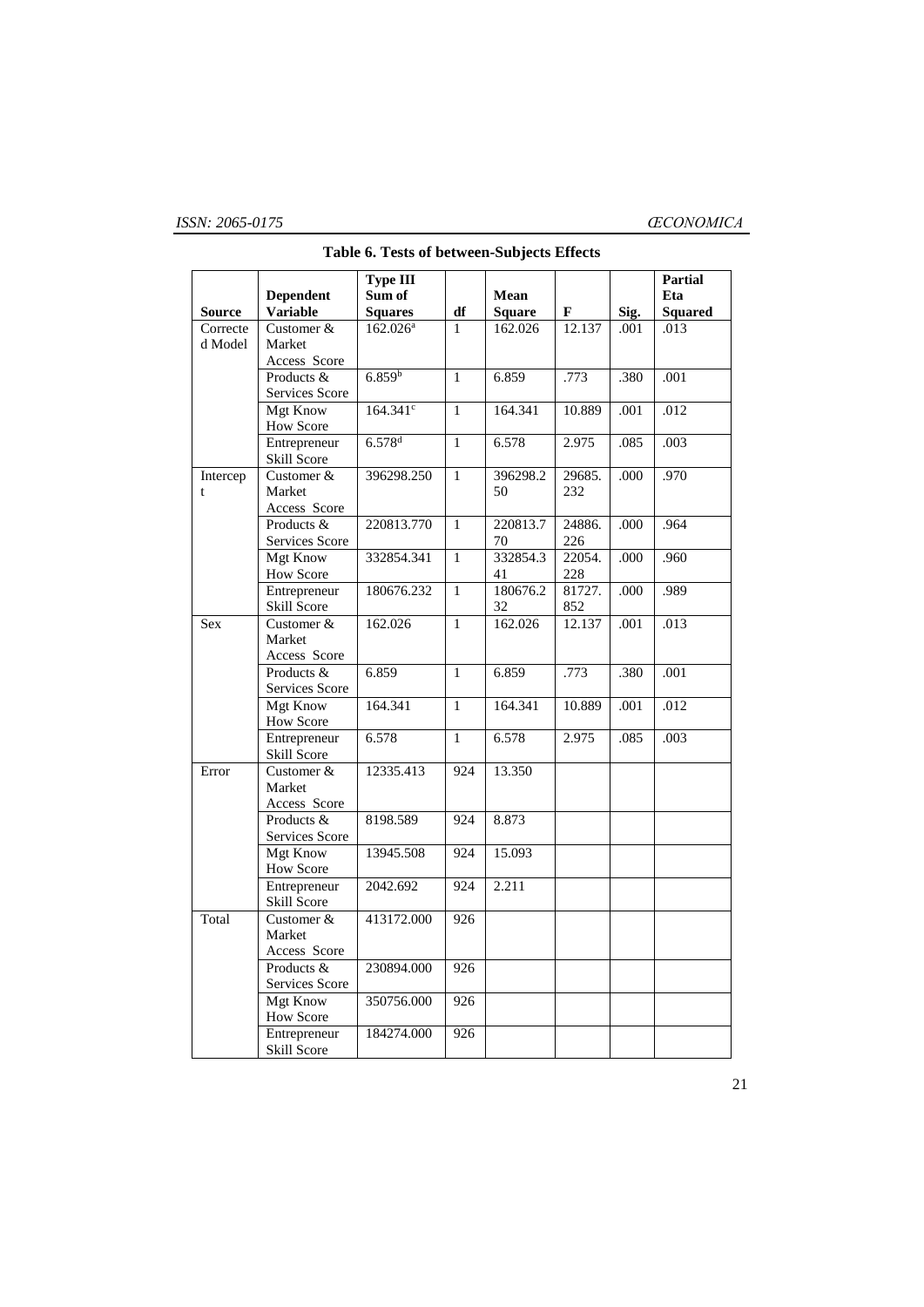| Correcte | Customer $&$     | 12497.438 | 925 |  |  |
|----------|------------------|-----------|-----|--|--|
| d Total  | Market           |           |     |  |  |
|          | Access Score     |           |     |  |  |
|          | Products &       | 8205.447  | 925 |  |  |
|          | Services Score   |           |     |  |  |
|          | Mgt Know         | 14109.849 | 925 |  |  |
|          | <b>How Score</b> |           |     |  |  |
|          | Entrepreneur     | 2049.270  | 925 |  |  |
|          | Skill Score      |           |     |  |  |

a. R Squared = .013 (Adjusted R Squared = .012)

b. R Squared = .001 (Adjusted R Squared = .000)

c. R Squared = .012 (Adjusted R Squared = .011) d. R Squared = .003 (Adjusted R Squared = .002)

Because we have obtained a significant result from our multivariate test of significance, we investigate further in relation to each of our dependent variables. The key question, do male and female entrepreneurs differ on all of the dependent measures, or just some is answered in table 5 (**Tests of Between-Subjects Effects)**  above. For the reason that we are looking at a number of separate analyses here, we used a higher alpha level to reduce the chance of a Type 1 error (i.e. finding a significant result when there isn't really one). The most common way of doing this is to apply what is known as a Bonferroni adjustment. In its simplest form, this involves dividing our original alpha level of .05 by the number of analyses performed (see Tabachnick & Fidell, 2001). In this case, we have four dependent variables to investigate; therefore, we would divide .05 by 4, giving a new alpha level of .0125. We will consider our results significant only if the probability value (Sig.) is less than .0125. The **Tests of Between-Subjects Effects table shows all of our**  dependent variables, with their associated univariate F, df and Sig. values in the row labelled with your independent variable (in this case SEX). In this instance, three of our dependent variables (Customer & Market Access, Mgt Know How, Entrepreneur Skill) recorded a significance value less than our cut-off (with Sig. values of .001, 0.001 and 0.085) respectively.

|                           |               |        |                      | 95% Confidence Interval |                              |  |
|---------------------------|---------------|--------|----------------------|-------------------------|------------------------------|--|
| <b>Dependent Variable</b> | <b>Gender</b> | Mean   | Std.<br><b>Error</b> | Lower<br><b>Bound</b>   | <b>Upper</b><br><b>Bound</b> |  |
| Customer & Market Access  | Male          | 21.185 | .163                 | 20.865                  | 21.505                       |  |
| Score                     |               |        |                      |                         |                              |  |
|                           | Female        | 20.345 | .178                 | 19.997                  | 20.694                       |  |
| Products & Services Score | Male          | 15.586 | .133                 | 15.326                  | 15.847                       |  |
|                           | Female        | 15.414 | .145                 | 15.129                  | 15.698                       |  |
| <b>Mgt Know How Score</b> | Male          | 19.453 | .173                 | 19.113                  | 19.793                       |  |
|                           | Female        | 18.608 | .189                 | 18.237                  | 18.978                       |  |
| Entrepreneur Skill Score  | Male          | 14.105 | .066                 | 13.975                  | 14.235                       |  |
|                           | Female        | 13.936 | .072                 | 13.794                  | 14.078                       |  |

**Table 7. Estimated Marginal Means (Gender)**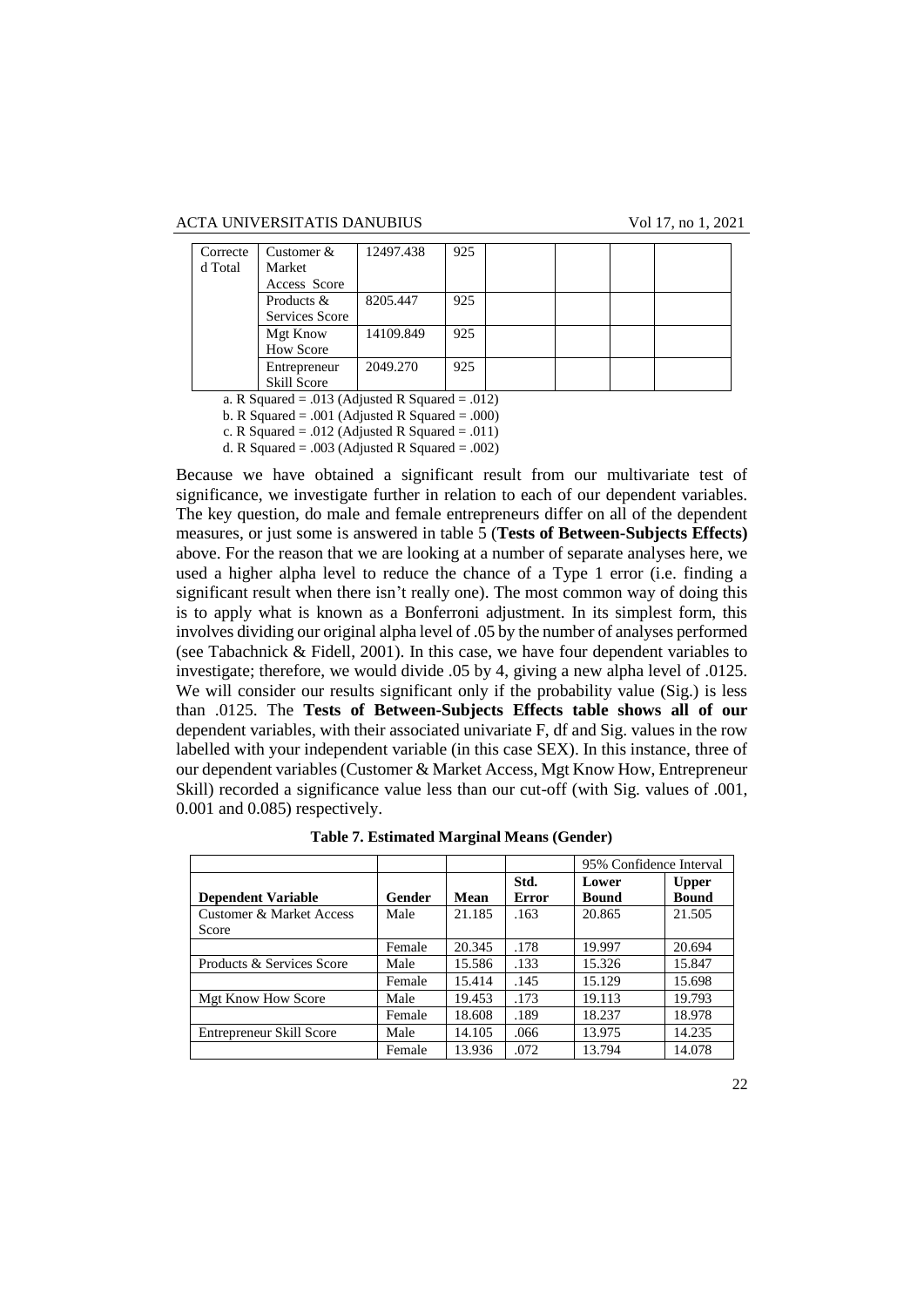The importance of the impact of gender on business success factors is evaluated using the effect size statistic provided by SPSS: **Partial Eta Squared**. This represents the proportion of the variance in the dependent variables scores that can be explained by the independent variable (sex). The values in this case are .013; .012; and .003, which, according to generally accepted criteria (Cohen, 1988), is considered quite a small effect. This represents only 1.3%, 1.2% and .3% of the variance in our significant variables respectively. Although we know that male and female entrepreneurs differed in terms of Customer and Market Access, Mgt Know How and Entrepreneur Skill, we do not know who had the higher scores. To find this out we refer to table six (**Estimated Marginal Means)**. For Customer & Market Access, Mgt Know How and Entrepreneur Skill, the mean scores for males and females are 21.18 and 20.34; 19.45 and 18.60; 14.10 and 13.93. Although statistically significant, the actual difference in the mean scores was very small, fewer than 2 scale points.

|              |       |                                               | Weak<br><b>Business</b><br><b>Success</b><br><b>Score</b> | Average<br><b>Business Success</b><br><b>Score</b> | High<br><b>Business</b><br><b>Success</b><br><b>Score</b> | <b>Total</b> |
|--------------|-------|-----------------------------------------------|-----------------------------------------------------------|----------------------------------------------------|-----------------------------------------------------------|--------------|
| Gender       | Male  | Count                                         | 212                                                       | 130                                                | 169                                                       | 511          |
|              |       | % within<br>Gender                            | 41.5%                                                     | 25.4%                                              | 33.1%                                                     | 100.0%       |
|              |       | % within<br><b>Business</b><br><b>Success</b> | 47.0%                                                     | 54.4%                                              | 66.5%                                                     | 54.1%        |
|              | Femal | Count                                         | 239                                                       | 109                                                | 85                                                        | 433          |
|              | e     | % within<br>Gender                            | 55.2%                                                     | 25.2%                                              | 19.6%                                                     | 100.0%       |
|              |       | % within<br><b>Business</b><br><b>Success</b> | 53.0%                                                     | 45.6%                                              | 33.5%                                                     | 45.9%        |
| <b>Total</b> |       | Count                                         | 451                                                       | 239                                                | 254                                                       | 944          |
|              |       | % within<br>Gender                            | 47.8%                                                     | 25.3%                                              | 26.9%                                                     | 100.0%       |
|              |       | % within<br><b>Business</b><br><b>Success</b> | 100.0%                                                    | 100.0%                                             | 100.0%                                                    | 100.0%       |

**Table 8. Gender \* Business Success Score Cross tabulation**

The table above shows that male entrepreneurs have a better score for business scores more than their female counterparts do. About 41% of male entrepreneurs have a weak business success score whereas more than 55% of females fall into the same category. The percentage of males under a high business score is 33% whereas their counterparts (females) have fewer representatives (19.6) under this category. Both male and female entrepreneurs share the same percentage in terms of an average success (25%). However, the number of males under this category are higher than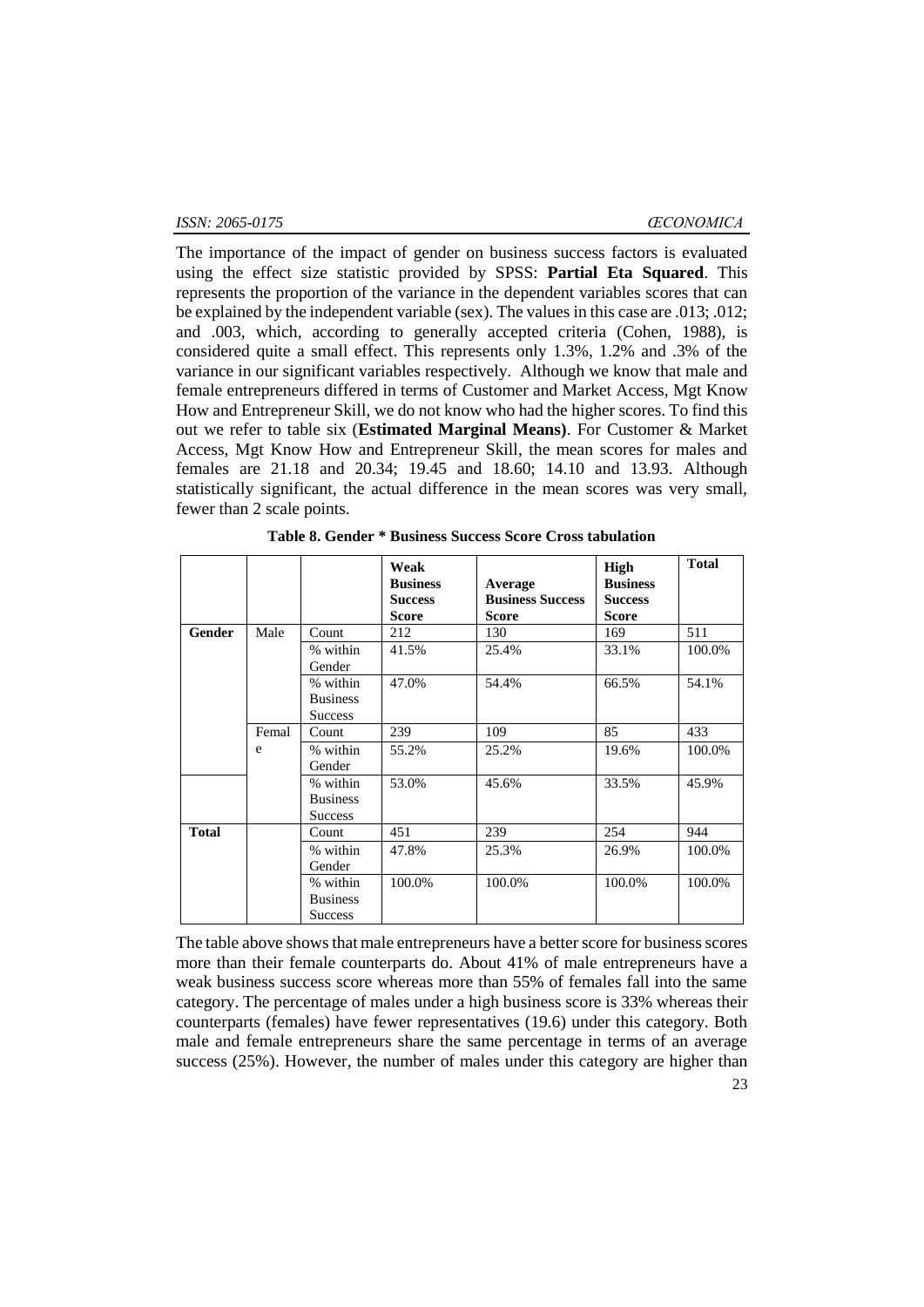the females. It is apparent and suggestive, that male entrepreneurs seem to be more successful than their female counterparts.

#### **5. Discussion**

Results above are in tandem with Olawale and Garwe (2010) as per the huge effect of Customer and Market Access have on business success. Their study showed that access to both customers and the market reduces the cost of production for the entrepreneur and makes goods and services available at affordable prices. This presupposes that female accessibility to the market and customers is a challenge in South Africa. Rabie (2016) also concludes that this variable assists in the growth of both the enterprise and the owners themselves. Results from table seven confirms that there is a significant difference as per success level of female and male entrepreneurs because of this variable. On the other hand, our results suggest that products and services offerings does not change the success level of both female and male owned SMEs. In South Africa. Contrary to this result, several studies have shown it to be a major catalyst to business success (Prakash 2015 and Alfoqahaa 2018). Thus, it is obvious that entrepreneurs in South Africa are not concerned about fresh ideas or innovations that could result in creation of new advantages. Nonetheless, Alfoqahaa (2018) showed that success factors, which include brand reputation, excellent delivery and customer services and innovation, did not show any positive results for SMEs growth, which supports our finding. This however, negates the submission by Prakash et al (2015) and warrants a further analysis why there are divergent results on the effect of this success factor. The understanding and analysis of the environment and socio-cultural issues that affect a business organization is a pre-requisite for business success. Lotz and van der Merwe (2013) investigated the relationship between entrepreneurial orientations of agribusinesses in South Africa. They found that their perceived successes and proactiveness, came from there managerial attributes. It is obvious from our results that male entrepreneurs possess these latent qualities more than the female entrepreneurs. Other authors such as Hoque (2016) concluded that managerial competence and skills are key in determining success for SMEs. Further, Martin Pena *et al* (2010) posit that management control skill could make a difference in the success of a venture. Mamabolo (2017) confirms that entrepreneur skill acquisition is a major factor for a successful business. Ayankoya (2016), Prakash et al. (2015) and Cowdrey (2012) also reiterated these conclusions. They concluded that past experience especially in the areas of book-keeping, monitoring, management of labour turn-over and level of education as the ingredients' that enhance the effectiveness of the variable. As indicated by our findings, this variable is a major source of difference between male and female entrepreneurs operating in South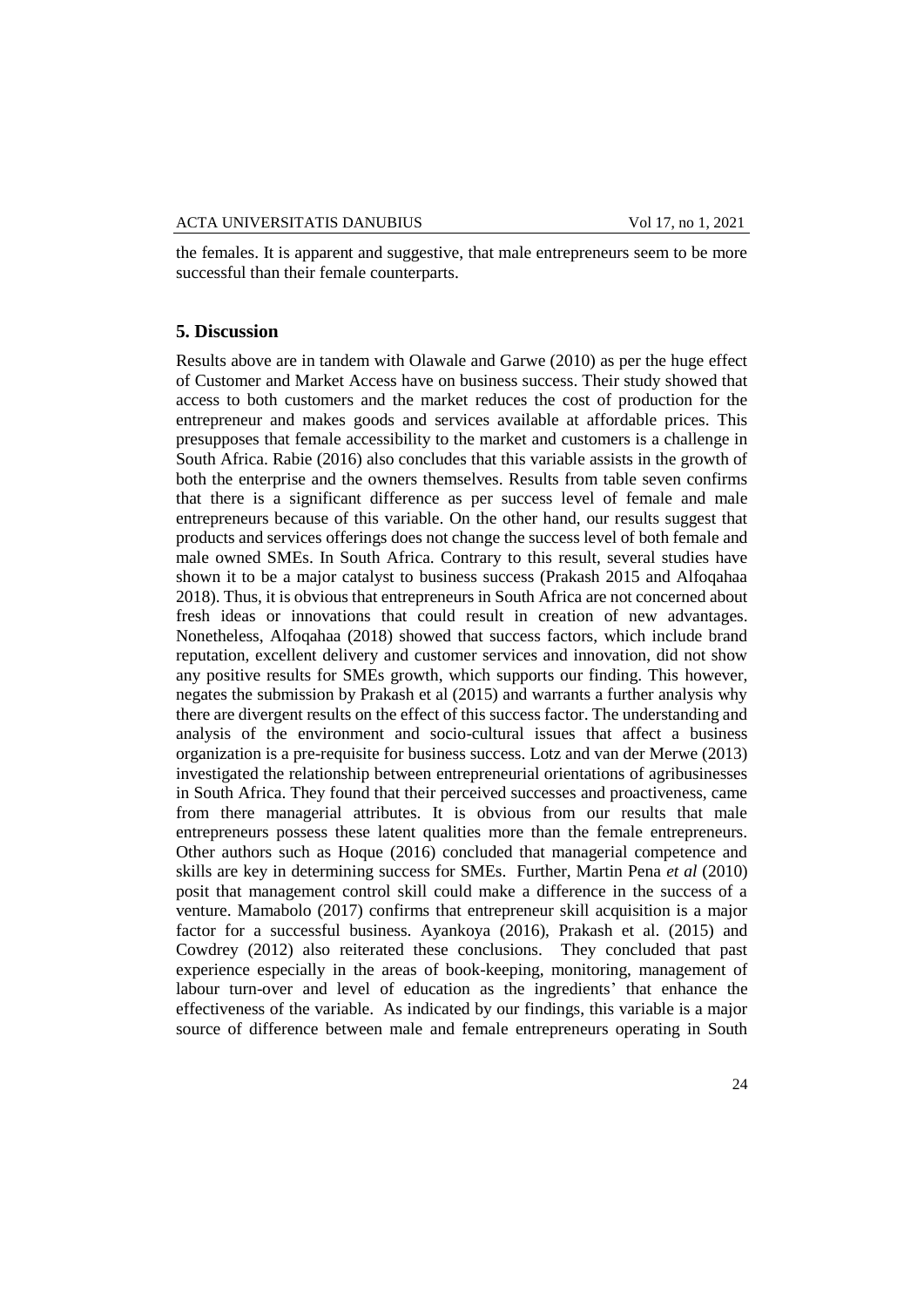Africa. This is indicative that male businesspersons acquire more skill and education as per their lines of business more than the females.

Policy makers need to recognise that women are a heterogeneous group with many differences in their motivations, intentions and projects for engaging in business activities. The challenges that women identify in starting a business include discouraging social and cultural attitudes, lower levels of entrepreneurship skills, greater difficulty in accessing start-up financing, smaller and less effective entrepreneurial networks and policy frameworks that discourage women's entrepreneurship. Traditional instruments such as training and grants have been used to address these barriers but these approaches have not yielded the expected effects. There is need to expand the strategies in-addition to the broad institutional conditions required for a successful business.

### **6. Conclusion**

The UN Sustainable Development Goal 8 supports entrepreneurs and the jobs they generate. Nevertheless, business achievement is no easy exploit, especially for women, who are faced with multiple obstacles that their male counterparts do not. These comprise cultural and political barricades, a lack of mentoring and a serious lack of capital. In 2017, only 2% of venture funding went to female founders. Nonetheless, women's entrepreneurship rates, rose globally by 13% in 2017 and has continued to increase, reflecting broader momentum of increased female representation across the public and private sectors in many regions of the world. However, women represent the largest market opportunity and control an estimated \$20 trillion in annual spending. When we invest in women, their communities and countries prosper which creates a multiplier effect and sets a positive example for the next generation of girls. In fact, it has been shown that when women earn an income, they invest 90% back into their communities. In an effort to guarantee parity and prosperity for women entrepreneurs globally, the public and private sectors must work together to remove the barricades affecting women entrepreneurs. South African government is therefore encouraged to use Small Business Act, which is designed to help disadvantaged small business owners especially females compete in the marketplace. Expectedly, the result of the study shows the gender effects and sensitivity of success factors to the growth and development of SMEs in South Africa. This will guide policy makers on the appropriate policy direction, supporting female entrepreneurs. Specifically, we recommend:

**1.** *Enhancing Female Access to Development Finance:* Creating inducements for individuals and organizations to finance female-owned corporations through venture funds, corporate venture, private equity and social capital. Updating existing government certification, grant and loan programmes that help female-owned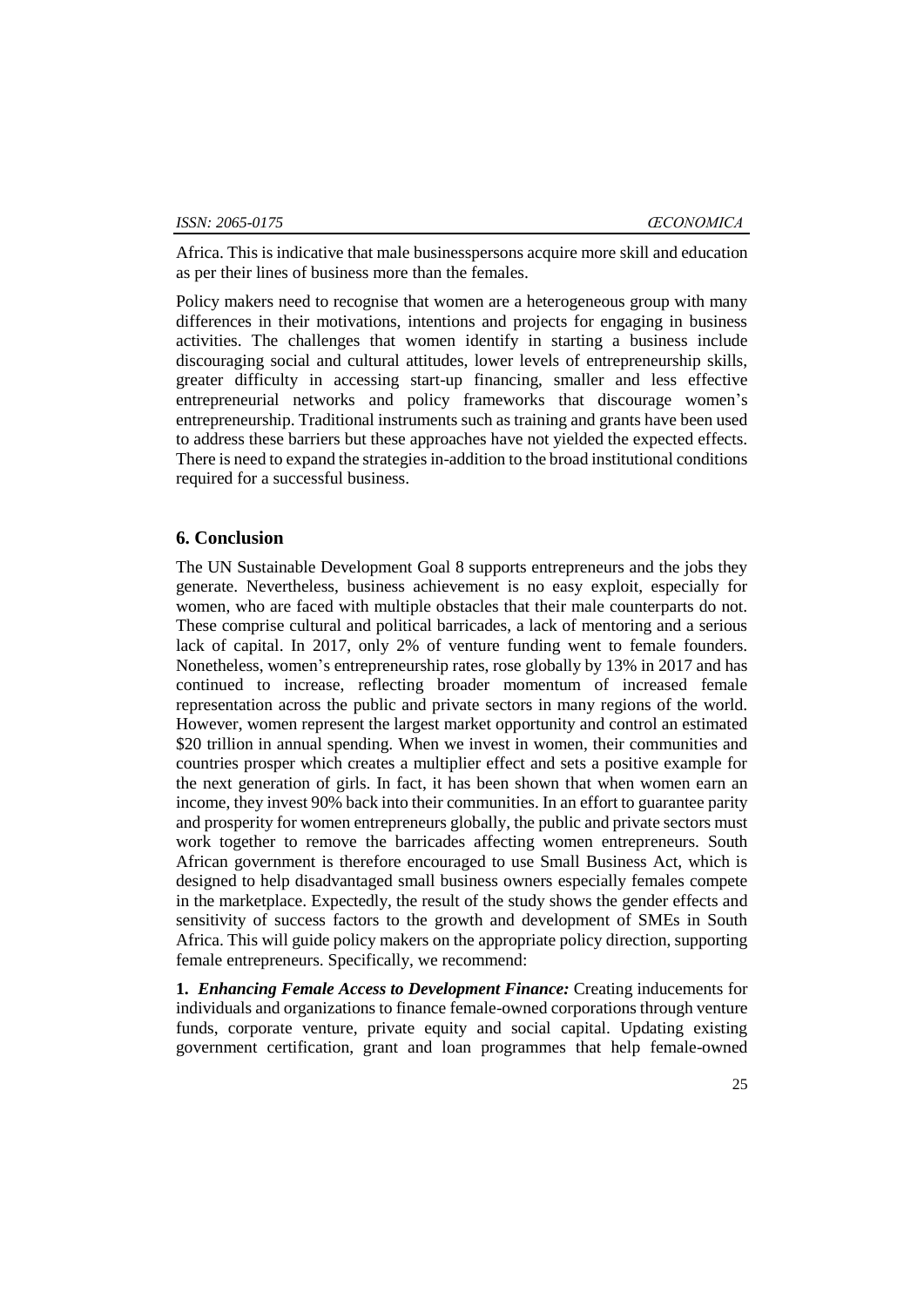businesses compete to reflect changing investment models. In-addition, the generation of new sources of capital, such as crowdfunding and impact investments are encouraged

**2.** *Expedite Connections to Markets, Local and Global Networks:* Promoting global and open standards, as well as reliable machineries for cross-border data transfers has become imperative. In-addition, business support services and networks focused on female businesspersons', while providing sufficient protections for privacy and information security must be enhanced. Besides, government should encourage mentorship drives, via financial support; encouragement of multiplier stages such as accelerators; persistent education and training programmes; and enabled networking events for female entrepreneurs would be required.

**3.** *Supporting Growth of Female Entrepreneurial in Technology:* Government and business leaders can help women entrepreneurs thrive by emphasizing science, technology, engineering and mathematics subjects (STEM) and digital literacy in education and early training programmes. Government should intensify awareness campaigns amongst women with emphasis on hardware, software and digital resources they can access to scale-up their businesses.

**4.** *Improving Culture and Social Context*. Entrepreneurs are strongly influenced by role models and social context. It is therefore important to promote women entrepreneurs as role models and ensure that the education system is gender-neutral and does not discourage women from going into STEM fields (i.e. science, technology, engineering and mathematics). Finally, more targeted actions can be taken to ensure that family policies, social policies and tax policies do not discriminate against entrepreneurship by women.

**Acknowledgments**: Funding support was provided by a Research Support Grant from the University of Mpumalanga (UMP) for Research Teams of Excellence. The authors wish to thank anonymous reviewers that made useful contributions to the study.

**Conflicts of Interest**: The authors declare no conflict of interest

# **References**

Adoho, Franck; Chakravarty, Shubha; Korkoyah, Dala T.; Lundberg, Mattias & Tasneem Afia (2014). The Impact of an Adolescent Girls Employment Program – The EPAG Project in Liberia. *Policy Research Working Paper*. World Bank Africa Region Poverty & Reduction Management Unit & Human Development Network Social Protection and Labor Unit.

Asiedu, E.; Kalonda-Kanyama, I.; Ndikumana, L. & Nti-Addae, A. (2013). Access to credit by firms in Sub-Saharan Africa: how relevant is the gender gap?' *American Economic Review Papers and Proceedings*, Vol. 103(3), pp. 293 – 297.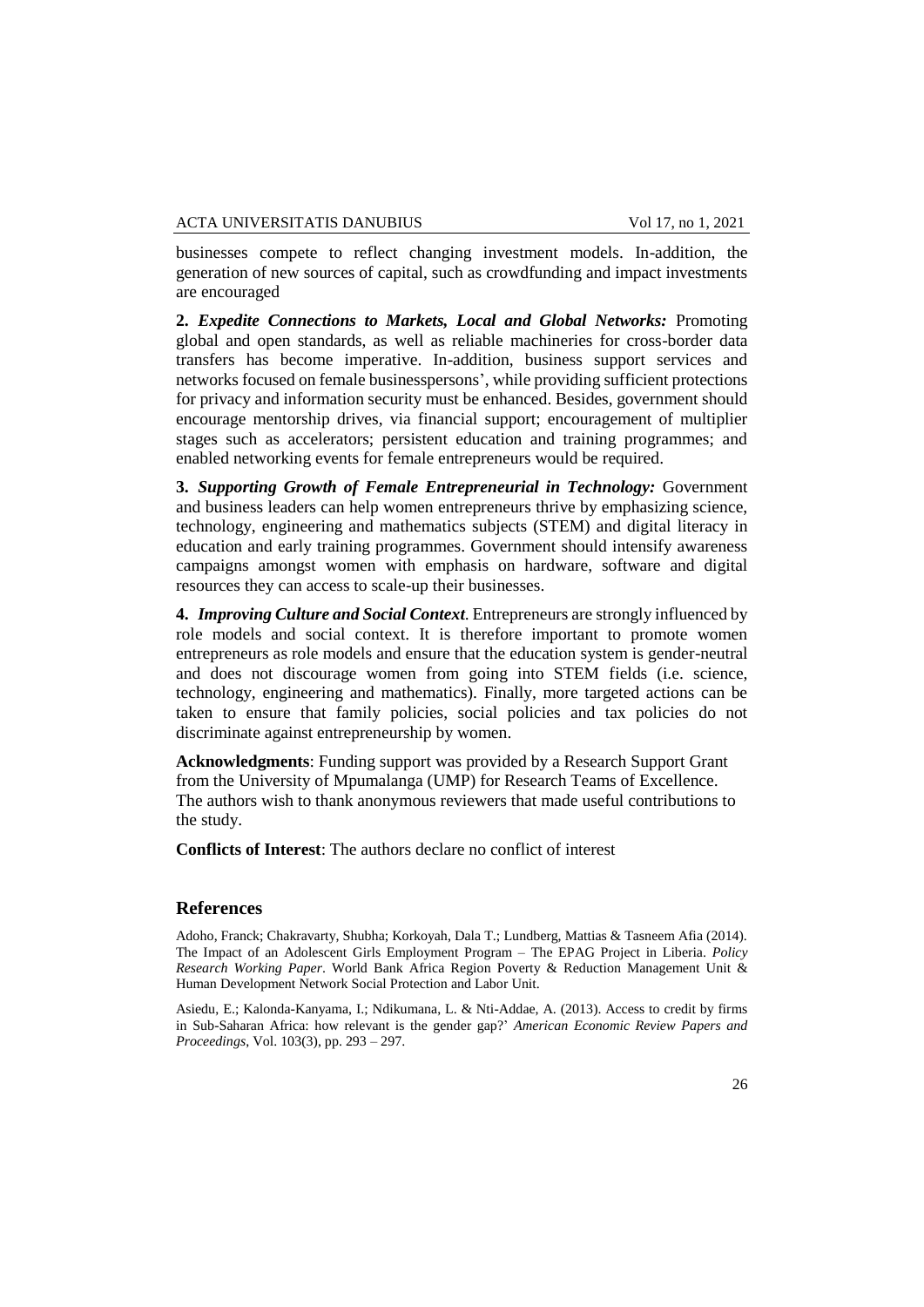Afolabi B. & Macheke R. (2012). An Analysis of Entrepreneurial and Business Skills and Training Needs in SMEs in the Plastic Manufacturing Industry in the Eastern Cape Province, South Africa*. International Review of Social Sciences and Humanities,* Vol. 3, No. 2. pp. 236-247.

Alfoqahaa S. (2018). Critical success factors of small and medium-sized enterprises in Palestine. *Journal of research in marketing and entrepreneurship*. Vol.20, No. 2, pp. 170-188.

Ayankoya, K. (2016). *Entrepreneurship in South Africa–A Solution*.

Bardasi E. & Guzman J.C. (2007). *Gender, Entrepreneurship, and Competitiveness in Africa*, pp. 69- 85.

Bădulescu, D.; Hatos, A.; Hatos, R. & Bădulescu, A. (2015). Are Risk Attitudes and Individualism Predictors of Entrepreneurship in Romania? *Amfiteatru Economic,* 17(38), pp. 148-161.

Beck, T. (2007). Financing constraints of SMEs in developing countries: evidence, determinants and solutions. *Journal of International Money and Finance,* 31(2), pp. 401-441.

Berge, Lars Ivar O.; Kjetil, B. & Bertil, T. (2011). Human and Financial Capital for Microenterprise Development: Evidence from a Field and Lab Experiment. *SSRN Electronic Journal*.

Brière, S.; Tremblay, M. & Daou, A. (2014). Entrepreneurship in South Africa: Looking beyond Funding. *Development and Learning in Organizations* 28(2), pp. 17–19.

Brixiova, Z. & Kangoye, T. (2015). Gender and Constraints to Entrepreneurship in Africa: New Evidence from Swaziland. *IZA Discussion Papers*, No. 9273, Institute for the Study of Labor (IZA), Bonn.

Brixiova, Z. & Kangoye T. (2016). Start-Up Capital and Women's Entrepreneurship: Evidence from Swaziland. *IZA Discussion Paper* No. 10279.

Cant, M. C. & Wiid, J. A. (2013). Establishing the challenges affecting South African SMEs, *International Business & Economics Research Journal* 12(6), pp. 707–716.

Chittithaworn, C.; Islam, M. D.; Kaewchana, T. & Yusuf D.H.M. (2011). Factors Affecting Business Success of Small & Medium Enterprises (SMEs) in Thailand. *Asian Journal of Social Science*. Vol. 7 No. 5, pp. 180-190.

Cowdrey, R. (2012). *Creating an entrepreneurial mindset: Failure is an option*. https://www.bookboon.com

De Mel (2009). *Are Women More Credit Constrained? Experimental Evidence on Gender and Microenterprise Returns*.

Dreyer, A. (2006). Strategic innovation: A new perspective on strategic management. *Handbook of business strategy,* 7(1), pp. 143-147.

Eltahir, O. A. B. (2018). Factors Affecting the Performance and Business Success of Small and Medium Enterprises in Sudan. *International Journal of Small Business and Entrepreneurship Research*. Vol.6, No.6, pp. 14-22.

Eyerusalem, S. (2015).Returns to Physical Capital in Ethiopia: Comparative Analysis of Formal and Informal Firms. *World Development,* Volume 68, pp. 215-229.

Fafchamps, M; McKenzie, David; Quinn, Simon; Woodruff & Christopher. (2011). When is capital enough to get female enterprises growing? Evidence from a randomized experiment in Ghana (English). *Policy Research Working Paper*; no. WPS 5706. Washington, DC: World Bank.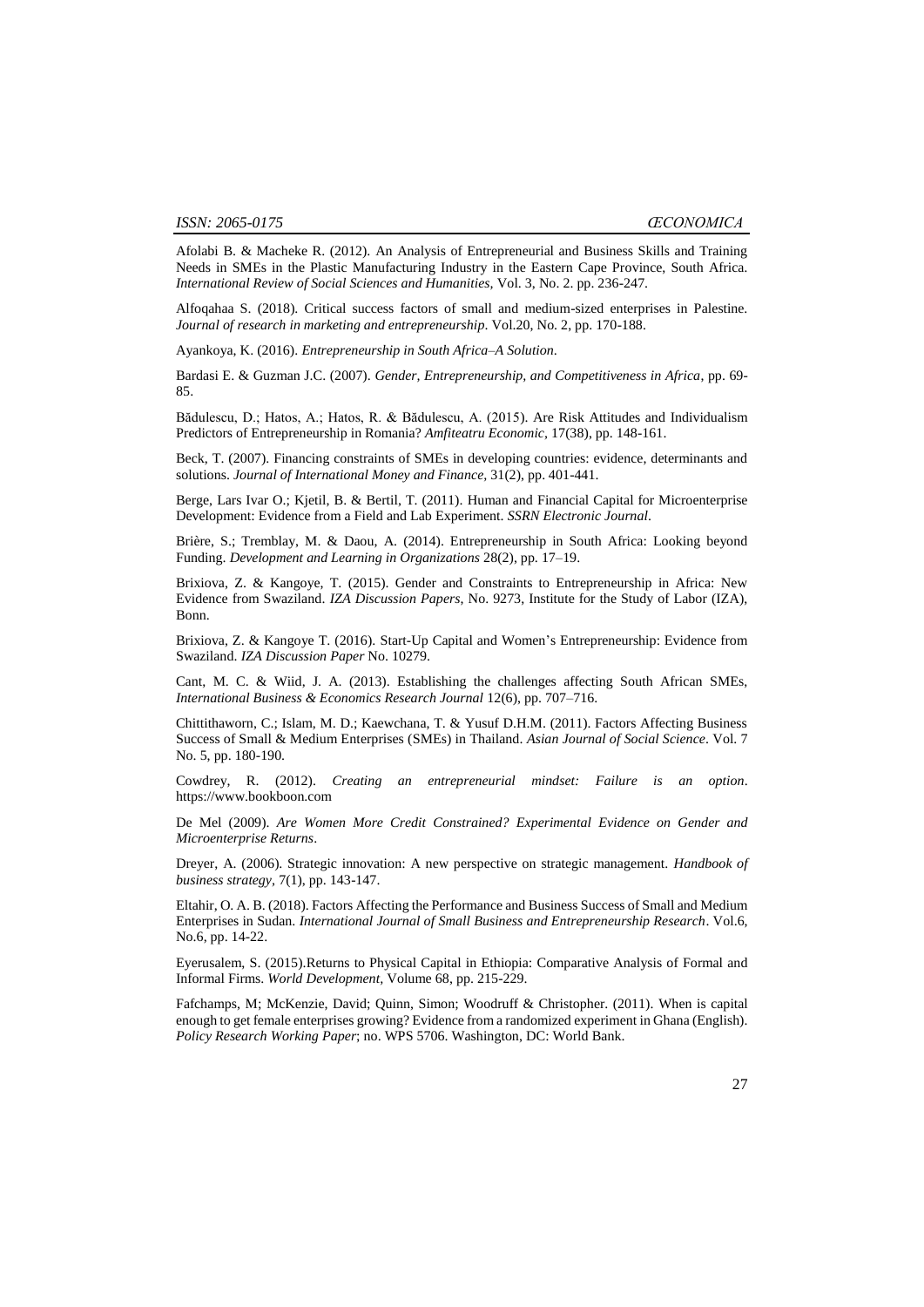Fatoki & Asah (2011). The Impact of Firm and Entrepreneurial Characteristics on Access to Debt Finance by SMEs in King Williams' Town, South Africa. *International Journal of Business and Management* Vol. 6, No. 8, pp. 170-179.

Gudlaugsson, T. & Schalk, A.D. (2009). Effects of Market Orientation on Business Performance: Empirical Evidence from Iceland. *The European Institute of Retailing and Services Studies Recent Advances in Retailing and Service Science*.

Herrington, M., Kew, J. & Kew, P. (2014). *GEM sub-Saharan Africa report*. Global Entrepreneurship Research Association, Cape Town.

Hoque, M. & Sitharam, S. (2016). Factors affecting the performance of small and medium enterprises in KwaZulu-Natal, South Africa. *Problems and Perspectives in Management*, Vol. 14 No.2.

Irene, B. N. O. (2017). Women entrepreneurship in South Africa: Understanding the role of competencies in business success, *Southern African Journal of Entrepreneurship and Small Business Management* 9(1), a121. https://doi. org/10.4102/sajesbm. v9i1.121

Jyoti J.; Sharma J. & Kumari A. (2011). Factors affecting orientation and satisfaction of women entrepreneurs in rural India. *Annals of Innovation & Entrepreneurship*, 2:1, p. 5813.

Karlan, Dean & Martin, Valdivia. (2011). Teaching Entrepreneurship: Impact of Business Training on Microfinance Clients and Institutions. *Review of Economics and Statistics*, Vol. 93, no. 2, pp. 510–527.

Lekhanya, M. (2015). Key internal factors affecting the small, medium and micro enterprises (SMMEs) marketing strategies in rural South Africa. *Problems and Perspectives in Management*. Volume 13, Issue 2, pp. 410-417.

Mamabolo, M. A.; Kerrin, M. & Kele, T. (2017). Entrepreneurship management skills requirements in an emerging economy: A South African outlook', *Southern African Journal of Entrepreneurship and Small Business Management* 9(1).

Mathew, R.V. & Panchanatham, N. (2011). An exploratory study on the work-life balance of women entrepreneurs in south India *Asian academy of management journal*, Vol. 16, No. 2, pp. 77–105.

Meyer, N. (2019). South African female entrepreneurs' business styles and their influence on various entrepreneurial factors. *Forum Scientiae Oeconomia*. Vol. 7 No. 2, pp. 25-35.

Ndwandwe, M. (1998). *Let down for SMMEs'*, Enterprise, November.

Njanike, K. (na). *The Factors Influencing SMEs Growth in Africa: A Case of SMEs in Zimbabwe in Global Development in Africa*.

Herrington, M. & Wood, E. (2003). *Global Entrepreneurship Monitor, South African Report* http://www.gbs.nct.ac.za/gbswebb/userfiles/gemsouthafrica2000pdf.

Lotz, H.M. & van der Merwe, S.P. (2013). An investigation of the influence of entrepreneurial orientation on the perceived success of agribusinesses in South Africa. *South Africa Journal of Business and Management.* 44(1) 15.

Ngek, N. B. (2014). Determining high quality SMEs that significantly contribute to SME growth: regional evidence from South Africa. *Problems and Perspectives in Management*, 12(4-si), pp. 253- 264.

Pascaline, D. & Jonathan, R. (2013). Savings Constraints and Microenterprise Development: Evidence from a Field Experiment in Kenya. *American Economic Journal: Applied Economics* 2013, 5(1), pp. 163–192.